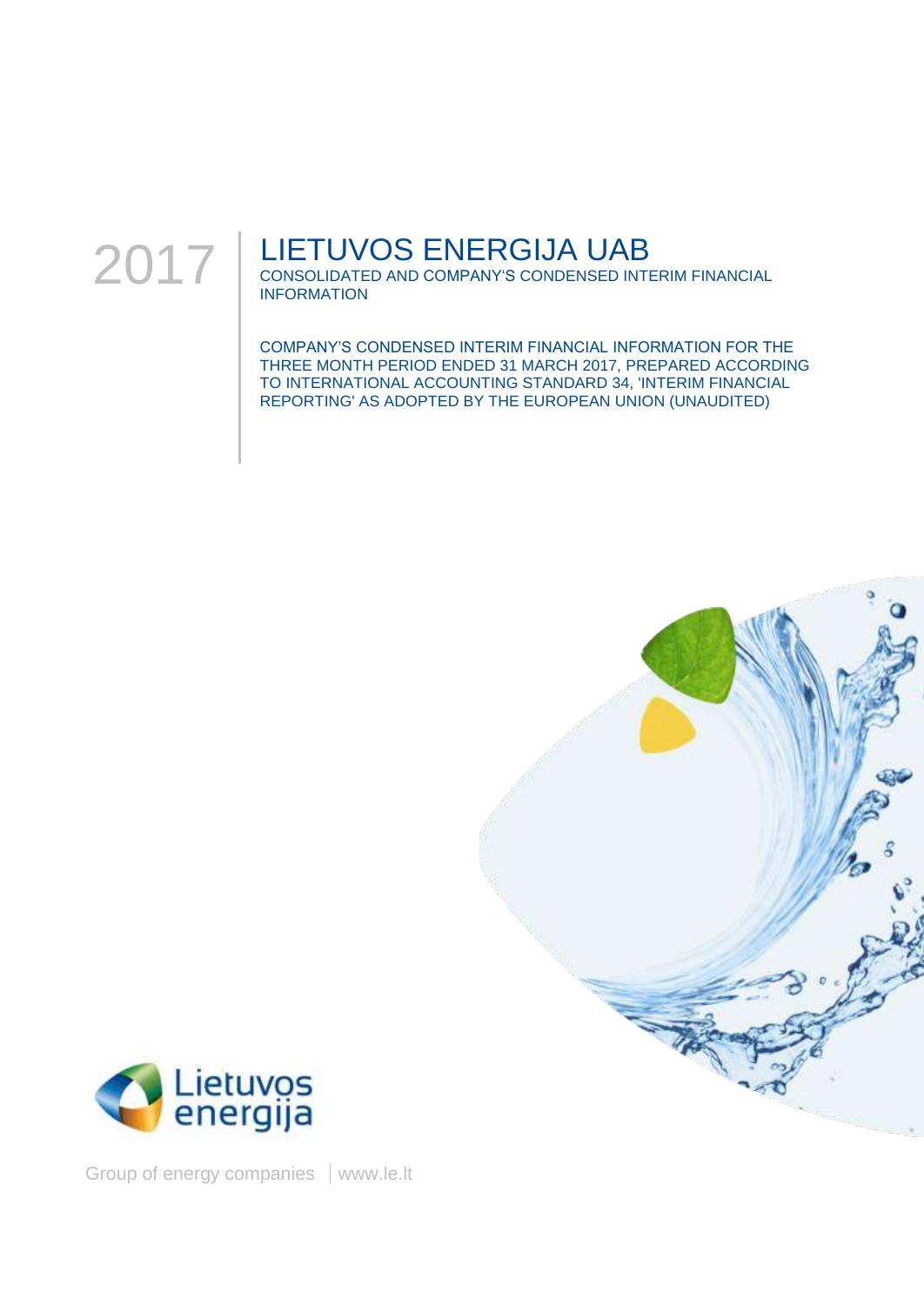# CONTENTS **CONDENSED INTERIM FINANCIAL INFORMATION**

| Condensed interim statements of financial position   | 3        |
|------------------------------------------------------|----------|
| Condensed interim statements of comprehensive income |          |
| Condensed interim statements if changes in equity    | $5 - 6$  |
| Condensed interim statements of cash flows           |          |
| Notes to the condensed interim financial information | $8 - 15$ |

#### **Translation note:**

These condensed interim financial statements are a translation from the original, which was prepared in Lithuanian. All possible care has been taken to ensure that the translation is an accurate representation of the original. However, in all matters of interpretation of information, views or opinions, the original language version of this document takes precedence over this translation.

Condensed interim financial information was approved by Chief Executive Officer, Finance and Treasury Director and Head of Accounting Service Center of Verslo Aptarnavimo Centras UAB (acting under Order No IS17-20 of 22 February 2017) at 15 May 2017:

**Dalius Misiūnas**

Chief Executive Officer

**Darius Kašauskas** Finance and Treasury Director

**Giedruolė Guobienė** Head of Accounting Service Center of Verslo Aptarnavimo Centras UAB acting under Order No IS17-20 of 22 February 2017

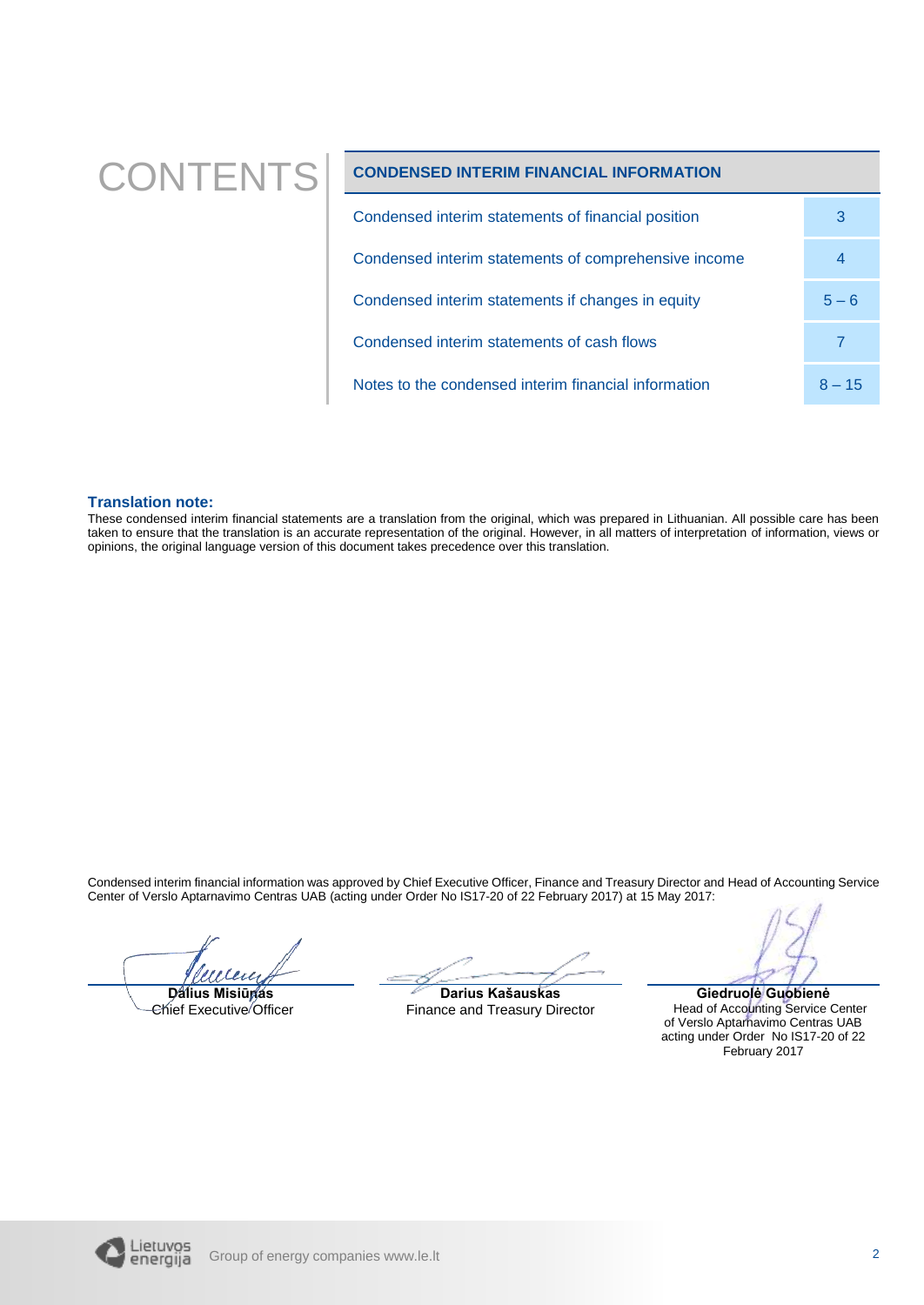#### **Lietuvos energija, UAB, Company code 301844044, Žvejų g. 14, LT-09310 Vilnius, Lithuania CONDENSED INTERIM STATEMENTS OF FINANCIAL POSITION At 31 March 2017**

All amounts in thousands of euro unless otherwise stated

|                                                   | <b>Notes</b>   | <b>Group</b> |                     | <b>Company</b>   |                 |  |
|---------------------------------------------------|----------------|--------------|---------------------|------------------|-----------------|--|
|                                                   |                | 2017.03.31   | 2016.12.31          | 2017.03.31       | 2016.12.31      |  |
|                                                   |                |              |                     |                  |                 |  |
| <b>ASSETS</b><br>Non-current assets               |                |              |                     |                  |                 |  |
| Intangible assets                                 | 3              | 28,060       | 32,261              |                  |                 |  |
| Property, plant and equipment                     | 3              | 1,771,384    | 1.770.814           | 352              | 348             |  |
| Investment property                               |                | 45,007       | 46,207              |                  |                 |  |
| Investments in subsidiaries                       | $\overline{4}$ |              |                     | 1,177,229        | 1,172,187       |  |
| Amounts receivable after one year                 |                | 210,334      | 203,582             | 208,986          | 196,511         |  |
| Other non-current assets                          |                | 1,871        | 2,620               |                  |                 |  |
| Deferred income tax asset                         |                | 5,053        | 5,699               | 111              | 93              |  |
| <b>Total non-current assets</b>                   |                | 2,061,709    | 2,061,183           | 1,386,678        | 1,369,139       |  |
| <b>Current assets</b>                             |                |              |                     |                  |                 |  |
| Inventories                                       |                | 37.873       | 38,117              |                  |                 |  |
| Prepayments                                       |                | 21,753       | 6,967               | 1,082            | 5,011           |  |
| Trade receivables                                 |                | 105,341      | 111,884             |                  |                 |  |
| Other amounts receivable                          |                | 20,961       | 29,363              | 63,436           | 14,294          |  |
| Other current assets                              |                | 4,384        | 4.606               |                  |                 |  |
| Prepaid income tax                                |                | 1,083        | 589                 | 241              | 160             |  |
| Short-term investments                            |                |              |                     | 3,768            | 4,902           |  |
| Cash and cash equivalents                         |                | 157,745      | 178,565             | 91               | 73              |  |
|                                                   |                | 349.140      | 370,091             | 68,618           | 24.440          |  |
| Non-current assets held for sale                  |                | 1,045        | 878                 | 4,906            | 4,782           |  |
| <b>Total current assets</b>                       |                | 350,185      | 370,969             | 73,524           | 29,222          |  |
| <b>TOTAL ASSETS</b>                               |                | 2,411,894    | 2,432,152           | 1,460,202        | 1,398,361       |  |
|                                                   |                |              |                     |                  |                 |  |
| <b>EQUITY AND LIABILITIES</b>                     |                |              |                     |                  |                 |  |
| Equity                                            |                |              |                     |                  |                 |  |
| Share capital                                     | 5              | 1,212,156    |                     | 1,212,156        | 1,212,156       |  |
| Reserves                                          |                | 92,875       | 1,212,156           |                  |                 |  |
| Retained earnings (deficit)                       |                | (16, 258)    | 92,171<br>(35, 952) | 9,758<br>136,616 | 9,758<br>75,699 |  |
|                                                   |                |              |                     |                  |                 |  |
| Equity attributable to owners of the parent       |                | 1,288,773    | 1,268,375           | 1,358,530        | 1,297,613       |  |
| Non-controlling interests                         |                | 49,783       | 51,172              |                  |                 |  |
| <b>Total equity</b>                               |                | 1,338,556    | 1.319.547           | 1,358,530        | 1,297,613       |  |
| Liabilities                                       |                |              |                     |                  |                 |  |
| <b>Non-current liabilities</b>                    |                |              |                     |                  |                 |  |
| Non-current borrowings                            | 6              | 345,902      | 364.957             | 22,908           | 23,440          |  |
| Finance lease liabilities                         |                | 282          | 316                 |                  |                 |  |
| Grants and subsidies                              |                | 282,573      | 284,929             |                  |                 |  |
| Deferred income tax liabilities                   |                | 42,518       | 40,481              |                  |                 |  |
| Provisions                                        | $\overline{7}$ | 3,199        | 3,254               |                  |                 |  |
| Deferred income                                   |                | 52,307       | 52,214              |                  |                 |  |
| Other non-current amounts payable and liabilities |                | 12,542       | 11,780              | 9,525            | 9,358           |  |
| <b>Total non-current liabilities</b>              |                | 739,323      | 757,931             | 32,433           | 32,798          |  |
| <b>Current liabilities</b>                        |                |              |                     |                  |                 |  |
| Current portion of long-term debts                | 6              | 84.843       | 90.008              | 2.131            | 2.131           |  |
| <b>Current borrowings</b>                         | 6              | 57,098       | 38,953              | 66,024           | 64,759          |  |
| Current portion of finance lease liabilities      |                | 154          | 157                 |                  |                 |  |
| Trade payables                                    |                | 60,146       | 96,118              | 128              | 343             |  |
| Advance amounts received                          |                | 27,060       | 27,636              |                  |                 |  |
| Income tax liabilities                            |                | 12,957       | 9,355               |                  |                 |  |
| Provisions                                        | $\overline{7}$ | 7,331        | 12,883              |                  |                 |  |
| Other current amounts payable and liabilities     |                | 84,426       | 79,564              | 956              | 717             |  |
| <b>Total current liabilities</b>                  |                | 334,015      | 354,674             | 69,239           | 67,950          |  |
| <b>Total liabilities</b>                          |                | 1,073,338    | 1,112,605           | 101,672          | 100,748         |  |
| <b>TOTAL EQUITY AND LIABILITIES</b>               |                | 2,411,894    | 2,432,152           | 1,460,202        | 1,398,361       |  |

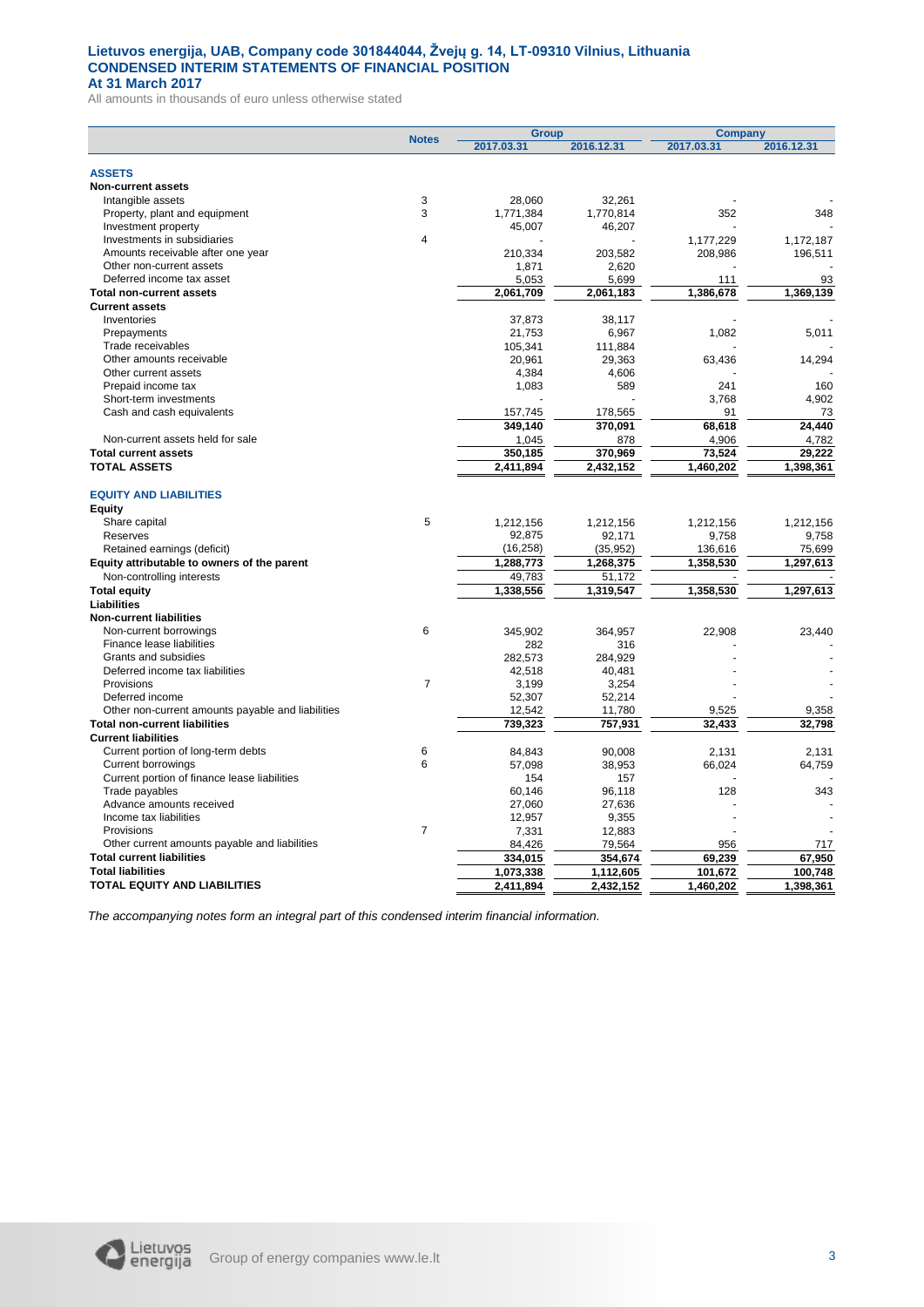## **Lietuvos energija, UAB, Company code 301844044, Žvejų g. 14, LT-09310 Vilnius, Lithuania CONDENSED INTERIM STATEMENTS OF COMPREHENSIVE INCOME**

**For the three-month period ended 31 March 2017** All amounts in thousands of euro unless otherwise stated

|                                                              |              | <b>Group</b>   |            | <b>Company</b> |         |
|--------------------------------------------------------------|--------------|----------------|------------|----------------|---------|
|                                                              | <b>Notes</b> | 2017 m.        | 2016 m.    | 2017 m.        | 2016 m. |
|                                                              |              | $\overline{a}$ | IQ.        | $\overline{a}$ | IQ      |
|                                                              |              |                |            |                |         |
| Revenue                                                      |              |                |            |                |         |
| Sales revenue                                                |              | 302,825        | 328,052    | 631            | 821     |
| Other income                                                 |              | 6,795          | 7,047      |                |         |
| Dividend revenue                                             |              |                |            | 61,455         | 30,311  |
| <b>Total revenue</b>                                         |              | 309,620        | 335,099    | 62,086         | 31,132  |
| <b>Operating expenses</b>                                    |              |                |            |                |         |
| Purchases of electricity, gas for trading and related        |              |                |            |                |         |
| services                                                     |              | (129, 082)     | (130, 852) |                |         |
| Purchases of gas and heavy fuel oil                          |              | (96, 615)      | (95, 430)  |                |         |
| Depreciation and amortisation                                |              | (20, 338)      | (18, 871)  |                | (1)     |
| Wages and salaries and related expenses                      |              | (20, 185)      | (22, 216)  | (983)          | (743)   |
| Repair and maintenance expenses                              |              | (3,880)        | (4, 556)   |                |         |
| Revaluation of property, plant and equipment                 |              | (1,086)        |            |                |         |
| Other expenses                                               | 8            | (9, 432)       | (14, 392)  | (360)          | (345)   |
| <b>Total operating expenses</b>                              |              | (280, 618)     | (286,317)  | (1, 343)       | (1,089) |
| <b>Operating profit (loss)</b>                               |              | 29,002         | 48,782     | 60,743         | 30,043  |
|                                                              |              |                |            |                |         |
| Finance income                                               |              | 623            | 938        | 506            | 1,455   |
| Finance costs                                                |              | (1, 425)       | (1, 975)   | (365)          | (262)   |
|                                                              |              |                |            |                |         |
| Profit (loss) before tax                                     |              | 28,200         | 47,745     | 60,884         | 31,236  |
| Current year income tax (expense)/income                     |              | (3,500)        | (6, 541)   | 14             | (166)   |
| Deferred income tax (expense)/income                         |              | (2,681)        | (5,924)    | 19             | 9       |
| Net profit                                                   |              | 22,019         | 35,280     | 60,917         | 31,079  |
|                                                              |              |                |            |                |         |
| Attributable to:                                             |              |                |            |                |         |
| Owners of the parent                                         |              | 20,398         | 32,026     | 60,917         | 31,079  |
| Non-controlling interests                                    |              | 1,621          | 3,254      |                |         |
|                                                              |              |                |            |                |         |
| Other comprehensive income (loss)                            |              |                |            |                |         |
| Items that will not be reclassified to profit or loss        |              |                |            |                |         |
| Gain (loss) on revaluation of non-current assets             |              |                |            |                |         |
| Items that will not be reclassified to profit or loss, total |              |                |            |                |         |
| Items that will be reclassified to profit or loss            |              |                |            |                |         |
| Change in fair value of available-for-sale financial assets  |              |                |            |                |         |
|                                                              |              |                | (14)       |                | (14)    |
| Items that will be reclassified to profit or loss, total     |              |                | (14)       |                | (14)    |
| Other comprehensive income (loss)                            |              |                | (14)       |                | (14)    |
| Total comprehensive income for the period                    |              | 22,019         | 35,266     | 60,917         | 31,065  |
|                                                              |              |                |            |                |         |
| Attributable to:                                             |              |                |            |                |         |
| Owners of the parent                                         |              | 20,398         | 32,012     | 60,917         | 31,065  |
| Non-controlling interests                                    |              | 1,621          | 3,254      |                |         |

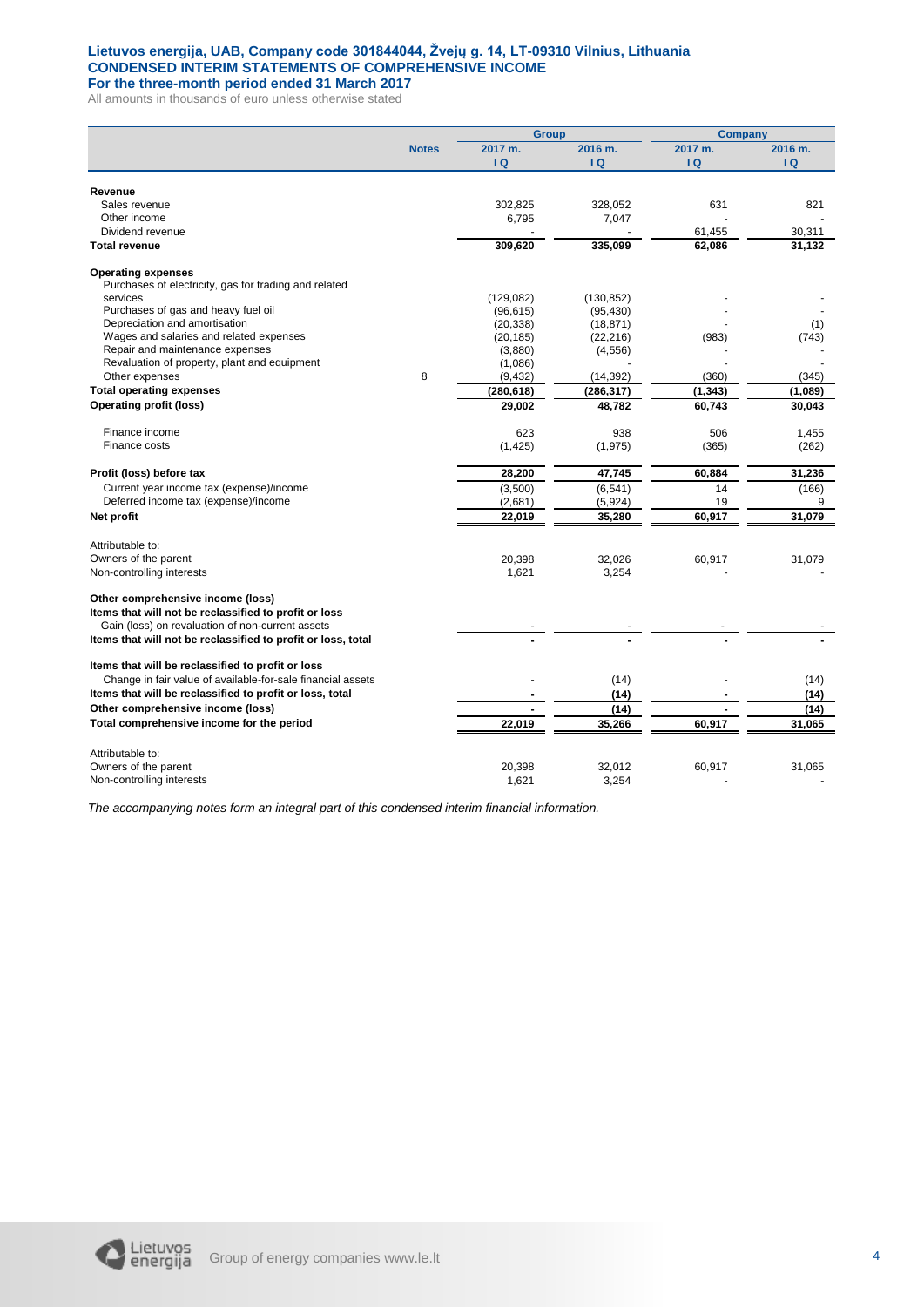#### **Lietuvos energija, UAB, Company code 301844044, Žvejų g. 14, LT-09310 Vilnius, Lithuania CONDENSED INTERIM STATEMENTS OF CHANGES IN EQUITY**

**For the three-month period ended 31 March 2017**

All amounts in thousands of euro unless otherwise stated

|                                                                                                                |              | Equity attributable to owners of the Company |                      |                               |                       |                             |                 |                                    |                |
|----------------------------------------------------------------------------------------------------------------|--------------|----------------------------------------------|----------------------|-------------------------------|-----------------------|-----------------------------|-----------------|------------------------------------|----------------|
| <b>Group</b>                                                                                                   | <b>Notes</b> | <b>Share capital</b>                         | <b>Legal reserve</b> | <b>Revaluation</b><br>reserve | <b>Other reserves</b> | <b>Retained</b><br>earnings | <b>Subtotal</b> | <b>Non-controlling</b><br>interest | <b>Total</b>   |
| Balance at 1 January 2016                                                                                      |              | 1,212,156                                    | 28,777               | 62,323                        | 48                    | (49, 264)                   | 1,254,040       | 50,445                             | 1,304,485      |
| Change in fair value of available-for-sale financial assets, net of<br>deferred income tax                     |              |                                              |                      |                               | (14)                  |                             | (14)            |                                    | (14)           |
| Total other comprehensive income (loss) for the period                                                         |              |                                              |                      | $\blacksquare$                | (14)                  |                             | (14)            | $\overline{\phantom{a}}$           | (14)           |
| Net profit for the period                                                                                      |              |                                              |                      |                               |                       | 32,026                      | 32,026          | 3,254                              | 35,280         |
| Total comprehensive income for the period                                                                      |              |                                              |                      | ٠                             | (14)                  | 32,026                      | 32,012          | 3,254                              | 35,266         |
| Transfer of revaluation reserve to retained earnings (transfer of<br>depreciation, net of deferred income tax) |              |                                              |                      | (1, 166)                      |                       | 1,166                       |                 |                                    |                |
| Transfer to reserves and movement in reserves                                                                  |              |                                              | 206                  |                               |                       | (206)                       |                 |                                    |                |
| <b>Dividends</b>                                                                                               | 9            |                                              |                      |                               |                       |                             |                 | (1,535)                            | (1,535)        |
| Acquisition of shares from non-controlling interest<br>Acquisition of subsidiary (EURAKRAS UAB)                |              |                                              | 97                   | 285                           |                       | (556)                       | (174)           | (767)<br>1,963                     | (941)<br>1,963 |
| Balance at 31 March 2016                                                                                       |              | 1,212,156                                    | 29,080               | 61,442                        | 34                    | (16, 834)                   | 1,285,878       | 53,360                             | 1,339,238      |
| Balance at 1 January 2017                                                                                      |              | 1,212,156                                    | 34,696               | 57,475                        |                       | (35, 952)                   | 1,268,375       | 51,172                             | 1,319,547      |
| Change in fair value of available-for-sale financial assets, net of<br>deferred income tax                     |              |                                              |                      |                               |                       |                             |                 |                                    |                |
| Total other comprehensive income (loss) for the period                                                         |              |                                              |                      |                               |                       |                             |                 |                                    |                |
| Net profit for the period                                                                                      |              |                                              |                      |                               |                       | 20,398                      | 20,398          | 1,621                              | 22,019         |
| Total comprehensive income for the period<br>Transfer of revaluation reserve to retained earnings (transfer of |              |                                              |                      |                               |                       | 20,398                      | 20,398          | 1,621                              | 22,019         |
| depreciation, net of deferred income tax)                                                                      |              |                                              |                      | (1,230)                       |                       | 1,230                       |                 |                                    |                |
| Transfer to reserves and movement in reserves                                                                  |              |                                              | 1,934                |                               |                       | (1,934)                     |                 |                                    |                |
| <b>Dividends</b>                                                                                               | 9            |                                              |                      |                               | $\sim$                |                             |                 | (3,010)                            | (3,010)        |
| Balance at 31 March 2017                                                                                       |              | 1,212,156                                    | 36,630               | 56,245                        |                       | (16, 258)                   | 1,288,773       | 49,783                             | 1,338,556      |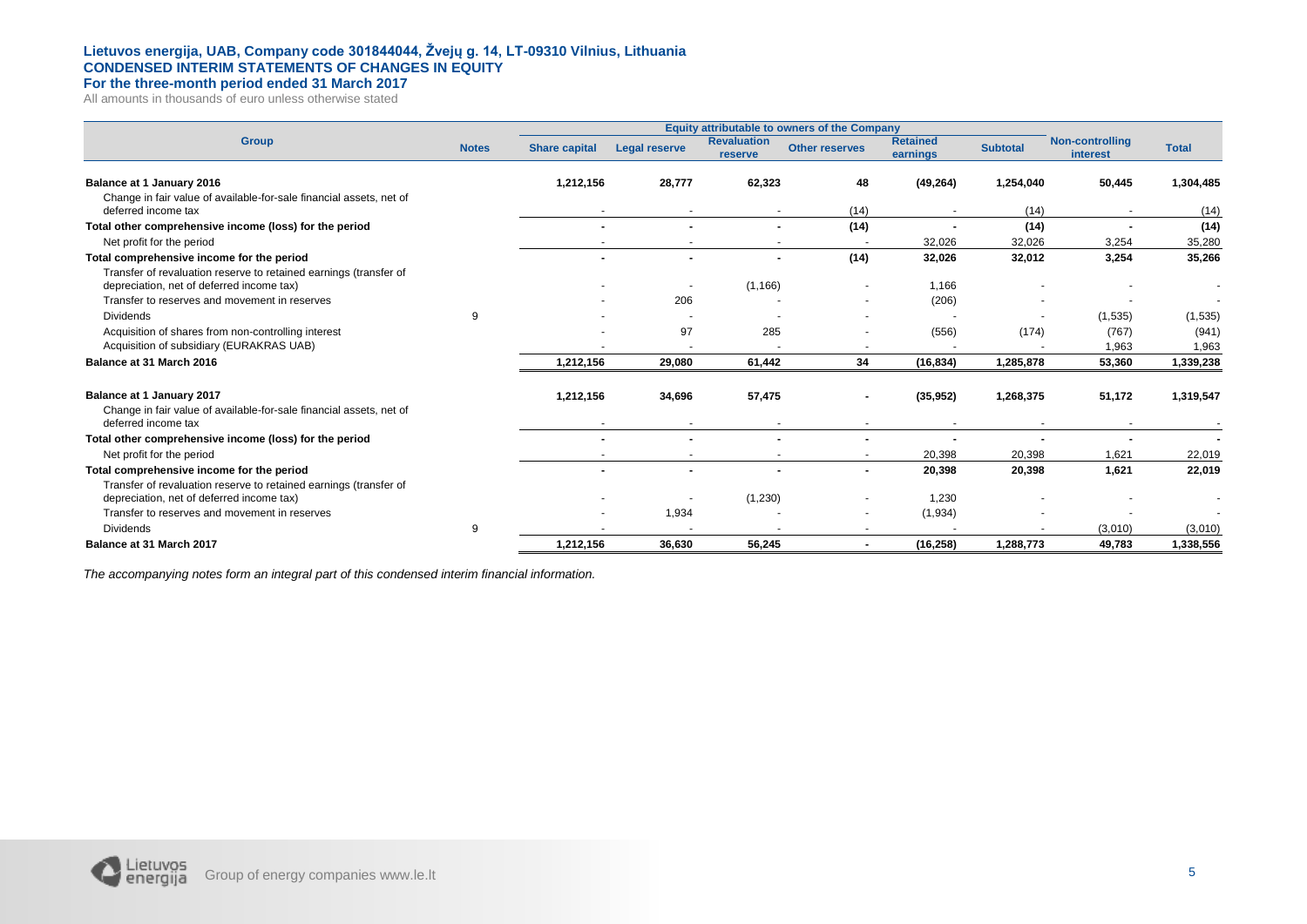#### **Lietuvos energija, UAB, Company code 301844044, Žvejų g. 14, LT-09310 Vilnius, Lithuania CONDENSED INTERIM STATEMENTS OF CHANGES IN EQUITY**

### **For the three-month period ended 31 March 2017**

All amounts in thousands of euro unless otherwise stated

| Company                                                                                                   | <b>Notes</b> | <b>Share capital</b> | <b>Legal reserve</b> | <b>Other reserves</b> | <b>Retained earnings</b> | <b>Total</b> |
|-----------------------------------------------------------------------------------------------------------|--------------|----------------------|----------------------|-----------------------|--------------------------|--------------|
| Balance at 1 January 2016<br>Change in fair value of available-for-sale financial assets, net of deferred |              | 1,212,156            | 4,207                | 48                    | 83,289                   | 1,299,700    |
| income tax                                                                                                |              |                      |                      | (14)                  |                          | (14)         |
| Total other comprehensive income for the period                                                           |              |                      |                      | (14)                  |                          | (14)         |
| Net profit for the period                                                                                 |              |                      |                      |                       | 31,079                   | 31,079       |
| Total comprehensive income for the period                                                                 |              |                      |                      | (14)                  | 31,079                   | 31,065       |
| Transfer to legal reserves                                                                                |              |                      |                      |                       |                          |              |
| Balance at 31 March 2016                                                                                  |              | 1,212,156            | 4,207                | 34                    | 114,368                  | 1,330,765    |
| Balance at 1 January 2017                                                                                 |              | 1,212,156            | 9,758                |                       | 75,699                   | 1,297,613    |
| Change in fair value of available-for-sale financial assets, net of deferred<br>income tax                |              |                      |                      |                       |                          |              |
| Total other comprehensive income (loss) for the period                                                    |              |                      |                      |                       |                          |              |
| Net profit for the period                                                                                 |              |                      |                      |                       | 60,917                   | 60,917       |
| Total comprehensive income for the period                                                                 |              |                      |                      |                       | 60,917                   | 60,917       |
| Transfer to legal reserves                                                                                |              |                      |                      |                       |                          |              |
| Balance at 31 March 2017                                                                                  |              | 1,212,156            | 9,758                |                       | 136,616                  | 1,358,530    |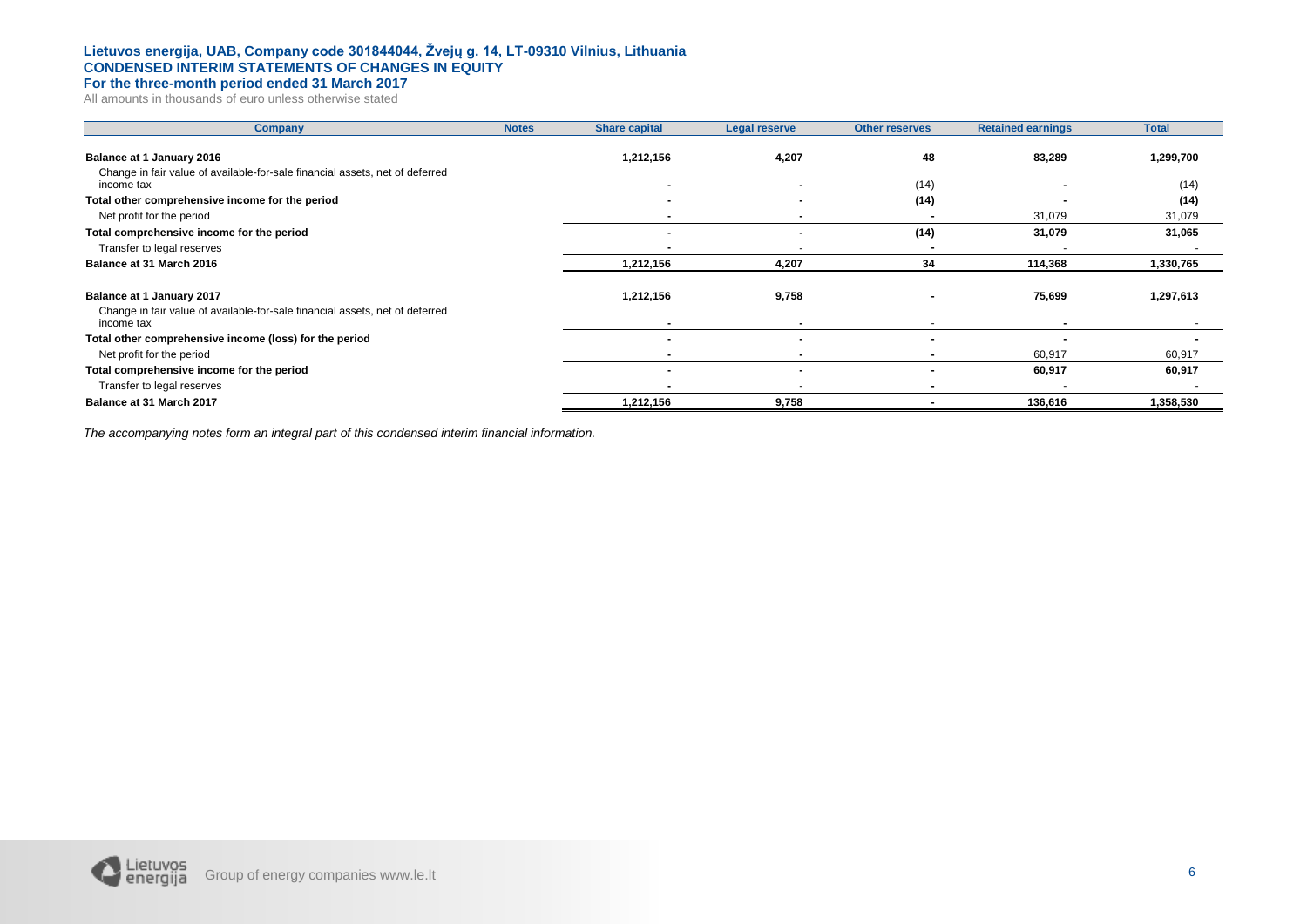### **Lietuvos energija, UAB, Company code 301844044, Žvejų g. 14, LT-09310 Vilnius, Lithuania CONDENSED INTERIM STATEMENTS OF CASH FLOWS**

**For the three-month period ended 31 March 2017** All amounts in thousands of euro unless otherwise stated

|                                                                         |              | <b>Group</b> |                 | <b>Company</b> |           |  |
|-------------------------------------------------------------------------|--------------|--------------|-----------------|----------------|-----------|--|
|                                                                         | <b>Notes</b> | 2017         | 2016            | 2017           | 2016      |  |
|                                                                         |              | Q            | Q               | $\overline{a}$ | Q         |  |
| Cash flows from operating activities                                    |              |              |                 |                |           |  |
| Net profit for the period                                               |              | 22,019       | 35,280          | 60,917         | 31,079    |  |
| Adjustments for non-monetary expenses (income):                         |              |              |                 |                |           |  |
| Depreciation and amortisation expenses                                  | 3            | 23,462       | 21,846          |                | 1         |  |
| Impairment of property, plant and equipment                             |              | 1,086        |                 |                |           |  |
| Revaluation of derivative financial instruments                         |              | 1,492        |                 |                |           |  |
| Share of profit of associates and joint ventures                        |              |              | $\overline{2}$  |                |           |  |
| Impairment of financial assets (reversal of impairment)                 |              | (1,585)      | 586             |                |           |  |
| Income tax expenses                                                     |              | 6,181        | 12.465          | (33)           | 157       |  |
| (Depreciation) of grants                                                |              | (3, 124)     | (2,975)         |                |           |  |
| Increase (decrease) in provisions                                       |              | (5,607)      | (8,793)         |                |           |  |
| Inventory write-down to net realizable value/ (reversal)                |              |              | (20)            |                |           |  |
| (Income) expenses on revaluation of emission allowances                 |              | 3,417        | 4,744           |                |           |  |
| (Gain) loss on disposal/write-off of property, plant and                |              |              |                 |                |           |  |
| equipment                                                               |              | 592          | 13              |                |           |  |
| Elimination of results of financing and investing activities:           |              |              |                 |                |           |  |
| Interest (income)                                                       |              | (427)        | (805)           | (506)          | (1, 456)  |  |
| Interest expenses                                                       |              | 1,355        | 1,424           | 206            | 146       |  |
| Other finance (income) expenses                                         |              | (126)        | 418             | (61, 296)      | (30, 194) |  |
| Changes in working capital:                                             |              |              |                 |                |           |  |
| (Increase) decrease in trade receivables and other                      |              |              |                 |                |           |  |
| amounts receivable                                                      |              | 11,125       | (2, 410)        | 65             | (253)     |  |
| (Increase) decrease in inventories, prepayments and other               |              |              |                 |                |           |  |
| current assets                                                          |              | (14, 116)    | 30,355          |                | (725)     |  |
| Increase (decrease) in amounts payable, deferred income                 |              |              |                 |                | 870       |  |
| and advance amounts received                                            |              | (18, 886)    | (51, 243)       | (551)          |           |  |
| Income tax (paid)<br>Net cash flows from (used in) operating activities |              | (491)        | (453)<br>40.434 | (1, 198)       | (375)     |  |
|                                                                         |              | 26,367       |                 |                |           |  |
| Cash flows from investing activities                                    |              |              |                 |                |           |  |
| (Acquisition) of property, plant and equipment and<br>intangible assets |              | (41, 339)    |                 |                |           |  |
| Disposal of property, plant and equipment and intangible                |              |              | (24, 219)       | (4)            |           |  |
| assets                                                                  |              | 1,490        | 1,274           |                |           |  |
| Loans (granted)                                                         |              |              |                 | (4,000)        | (500)     |  |
| Loans repaid                                                            |              |              | 4,504           | 4,300          | 4,575     |  |
| (Acquisition) disposal of subsidiaries                                  |              |              | (33, 158)       | (165)          | (34, 985) |  |
| Grants received                                                         |              |              | 8               |                |           |  |
| Interest received                                                       |              | 84           | 29              | 41             | 486       |  |
| Net cash flows from (used in) investing activities                      |              | (39, 765)    | (51, 562)       | 172            | (30, 424) |  |
| Cash flows from financing activities                                    |              |              |                 |                |           |  |
| Proceeds from borrowings                                                |              | 13,038       | 44,357          | 1,265          | 25,571    |  |
| Repayments of borrowings                                                |              | (24, 192)    | (17, 701)       |                |           |  |
| Finance lease payments                                                  |              | (37)         | (42)            |                |           |  |
| Interest paid                                                           |              | (1, 313)     | (1,611)         | (221)          | (176)     |  |
| Dividends paid                                                          |              |              | (124)           |                |           |  |
| Net cash flows from (used in) financing activities                      |              | (12, 504)    | 24,879          | 1,044          | 25,395    |  |
| Increase (decrease) in cash and cash equivalents                        |              |              |                 |                |           |  |
| (including overdraft)                                                   |              | (25, 902)    | 13,751          | 18             | (5, 404)  |  |
| Cash and cash equivalents (including overdraft) at the                  |              |              |                 |                |           |  |
| beginning of the period                                                 |              | 178,565      | 122,810         | 73             | 13,179    |  |
| Cash and cash equivalents (including overdraft) at the end              |              |              |                 |                |           |  |
| of the period                                                           |              | 152,663      | 136,561         | 91             | 7,775     |  |

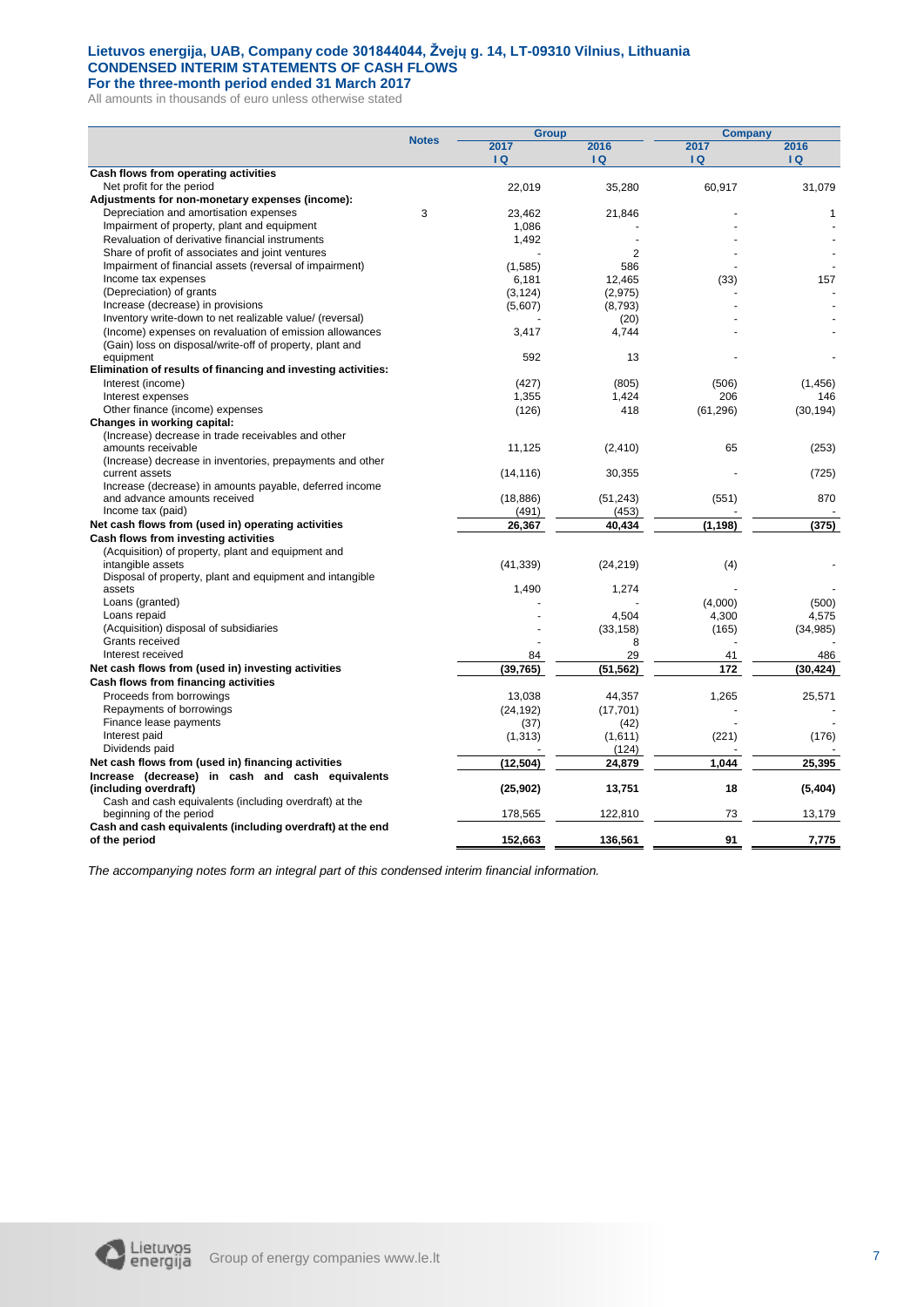All amounts in thousands of euro unless otherwise stated

# 1 Accounting principles

Condensed interim financial information of the Lietuvos Energija UAB (hereinafter - the Company) and consolidated condensed interim financial information of the Company and its subsidiaries (hereinafter – the Group) for a three-month period ended 31 March 2017 has been prepared in accordance with International Financial Reporting Standards (IFRS) as adopted by the European Union and applicable to interim financial reporting (International Accounting Standard (IAS) 34, 'Interim financial reporting'). This unaudited condensed interim financial information should be read together with the annual financial statements for the year ended 31 December 2016, which have been prepared in accordance with IFRS as adopted by the EU.

Financial year of Company and other Group companies coincides with the calendar year.

The accounting policies applied in the preparation of this condensed interim financial information are consistent with those of the annual financial statements for the year ended 31 December 2016.

#### *Income tax*

Taxes on income in the interim periods are accrued using the tax rate that would be applicable to expected total annual profit or loss.

#### *New and amended standards, and interpretations*

There are no new standards, amendments and interpretations that are mandatory for the Group and the Company with effect from 2017, and that would have a material impact on the Group's and Company's financial information.

The Group and Company's management do not believe the newly published standards, amendments and interpretations that are mandatory for the Group's and Company's reporting periods beginning on or after 1 January 2017 will have a material impact on the Group's and Company's financial statements.

Accounting policies applied to significant transactions within the Group in relation to the Group's restructuring are described in Note 2.

# 2 Critical accounting estimates and judgements used in the preparation of financial statements

Accounting estimates and judgments are continuously reviewed and are based on historical experience and other factors, including expectations of future events that are believed to be reasonable under the circumstances.

The preparation of financial information according to International Financial Reporting Standards as adopted by the EU requires management to make estimates and assumptions that affect the reported amounts of assets, liabilities, income and expenses, and disclosures of contingencies. Changes in the underlying assumptions, estimates and judgments may have a material effect on this financial information. The accounting estimates applied in preparing the condensed interim financial information are consistent with those used in preparing the annual financial statements for the year ended 31 December 2016.

# 3 Intangible assets and property, plant and equipment

Movement on Group's account of intangible assets and property, plant and equipment is presented below:

| <b>Group</b>                                              | <b>Intangible assets</b> | <b>Property, plant and equipment</b> |
|-----------------------------------------------------------|--------------------------|--------------------------------------|
| Net book value at the beginning of the period             | 32,261                   | 1,770,814                            |
| Acquisitions                                              | 245                      | 25.908                               |
| Sales                                                     |                          | (249)                                |
| Write-offs/Emission allowances utilised                   | (1)                      | (703)                                |
| Impairment/reversal of impairment                         |                          | (1,086)                              |
| Emission allowances grants received                       | 110                      |                                      |
| Revaluation of emission allowances                        | (3, 417)                 |                                      |
| Reclassification (to) finance lease                       |                          | (609)                                |
| Reclassification from other assets to property, plant and |                          |                                      |
| equipment/intangible assets                               | 38                       | (38)                                 |
| Reclassification to assets held for sale                  |                          | (369)                                |
| Reclassification from investment property                 |                          | (9)                                  |
| Reclassification from inventories                         |                          | 11                                   |
| Depreciation/amortisation                                 | (1, 176)                 | (22, 286)                            |
| Net book value at the end of the period                   | 28,060                   | 1.771.384                            |

Movement on Company's account of intangible assets and property, plant and equipment is presented below:

| Companv                                       | Intangible assets | <b>Property, plant and equipment</b> |
|-----------------------------------------------|-------------------|--------------------------------------|
| Net book value at the beginning of the period |                   | 348                                  |
| Acquisition                                   |                   |                                      |
| Net book value at the end of the period       |                   | 352                                  |

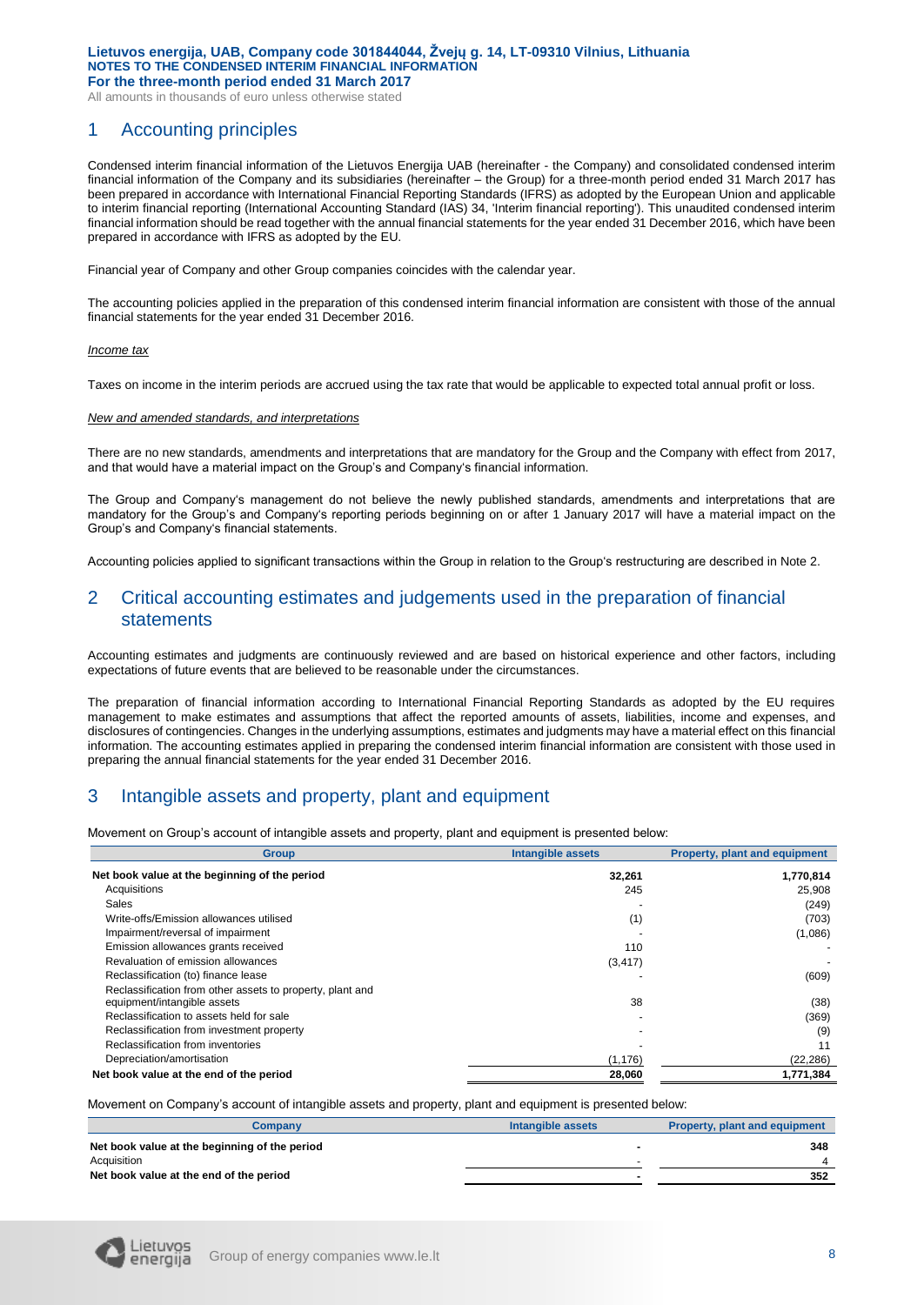#### **Lietuvos energija, UAB, Company code 301844044, Žvejų g. 14, LT-09310 Vilnius, Lithuania NOTES TO THE CONDENSED INTERIM FINANCIAL INFORMATION**

**For the three-month period ended 31 March 2017**

All amounts in thousands of euro unless otherwise stated

# 4 Investments in subsidiaries and other investments

Movement of the Company's account of investments in subsidiaries during 1 quarter of 2017 is presented below:

| Investments in subsidiaries |
|-----------------------------|
| 1,172,187                   |
| 5,165<br>(123)              |
| 1,177,229                   |
|                             |

*Changes in share capital and acquisition of subsidiaries*

Increase and reduction of share capital of the Group's company's, recoupment of operating losses, payments for increase of share capital during the period from 1 January to 31 March 2017 and balances of unpaid share capital as at 31 March 2017:

| <b>Subsidiary</b>                                 | <b>Issue date</b>                                | <b>Amount of</b><br>shares, pcs* | <b>Nominal</b><br>price | <b>Nominal value of</b><br>issued shares.<br><b>EUR'000</b> | <b>Paid during</b><br>2017 IQ | Unpaid by 31<br><b>March 2017</b> | <b>Date of articles</b><br>amend-<br>ment |  |
|---------------------------------------------------|--------------------------------------------------|----------------------------------|-------------------------|-------------------------------------------------------------|-------------------------------|-----------------------------------|-------------------------------------------|--|
| Increase and reduction of share capital           |                                                  |                                  |                         |                                                             |                               |                                   |                                           |  |
| UAB Vilniaus kogeneracinė<br>jėgainė              | 19 December 2016                                 | 68,965,518                       | 0.29                    | 20,000                                                      | 5.000                         | $\blacksquare$                    | 19 January 2017                           |  |
| <b>UAB Energijos Sprendimu</b><br>centras         | 29 August 2016                                   | 520.000                          | 1.00                    | 520                                                         | 165                           |                                   | September 2016                            |  |
| <b>Total</b><br>$\overline{a}$ and $\overline{a}$ | $\sim$ $\sim$<br>$\cdot$ $\cdot$ $\cdot$ $\cdot$ |                                  |                         |                                                             | 5.165                         |                                   |                                           |  |

*\* there is stated amount of shares that belong to the Company*

At 19 December 2016 the Company paid EUR 5,000 thousand of UAB Vilniaus kogeneracinė jėgainė contribution in authorized capital. New Articles of Association of UAB Vilniaus kogeneracinė jėgainė, related to the increase of the authorized capital, are registered by state Register of Legal Entities at 19 January 2017, consequently, EUR 5,000 thousand, at 31 December 2016 accounted for as Prepayments, in 2017 were reclassified to the Company's Investments in subsidiaries.

#### *Decision to sell VšĮ Energetikų mokymų centras*

At 2 February 2017 the shareholder of the Company has decided to start selling procedure VšĮ Energetikų mokymų centras., At 31 March 2017 investment in VšĮ Energetikų mokymų centras is accounted for as "Non-current assets held for sale" in the statement of financial position. Book value of the investment at 31 March 2017 amounts to 123 thousand EUR. The Company's assessment shows that carrying amount of the investment does not exceed the potential selling price, net of the sale costs.

#### *Decision to sell Duomenų logistikos centras, UAB*

In November 2016 the shareholder of the Company has decided to start selling procedure of Duomenų Logistikos Centras, UAB, decision is aimed on further Group concentration on the main activities. Disposal process is expected to be finished by the middle of 2017. At 31 December 2016 investment in Duomenų Logistikos Centras is accounted for as "Non-current assets held for sale" in the statement of financial position. Book value of the investment at 31 March 2017 amounts to 4,705 thousand EUR. The Company's assessment shows that carrying amount of the investment does not exceed the potential selling price, net of the sale costs.

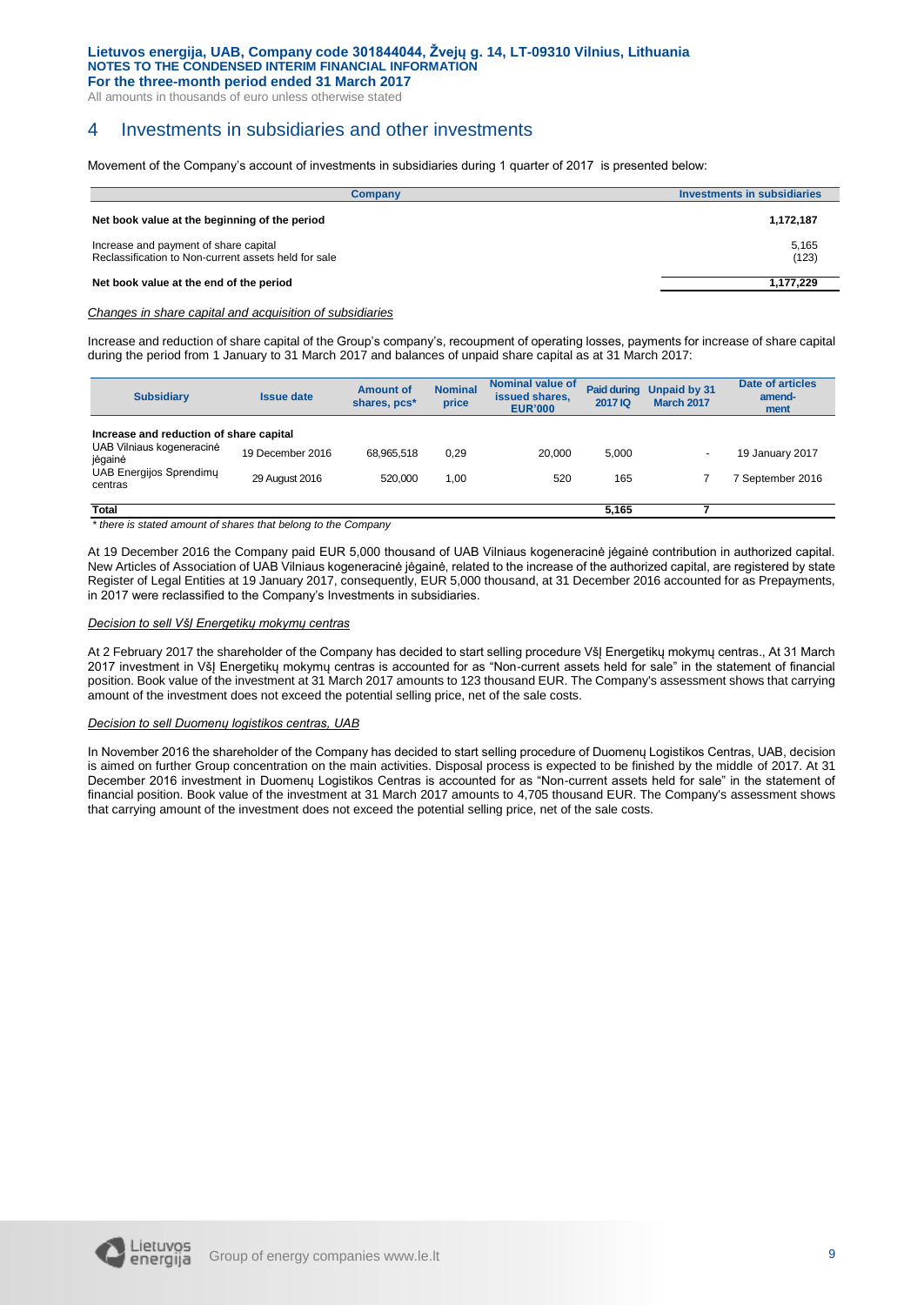All amounts in thousands of euro unless otherwise stated

# 4 Investments in subsidiaries and other investments (continued)

As at 31 March 2017 the Company's investments in subsidiaries comprised:

| <b>Company name</b>                             | <b>Acquisition cost</b> | <b>Impairment</b>        | <b>Contributions against</b><br><b>loss</b> | <b>Carrying amount</b> | <b>Ownership interest (%)</b> | <b>Effective Group</b><br>ownership interest (%) |
|-------------------------------------------------|-------------------------|--------------------------|---------------------------------------------|------------------------|-------------------------------|--------------------------------------------------|
| AB Energijos Skirstymo Operatorius              | 710,921                 | $\overline{\phantom{a}}$ | $\overline{a}$                              | 710,921                | 94,98                         | 94,98                                            |
| Lietuvos energijos gamyba, AB                   | 299,935                 | $\overline{\phantom{a}}$ | $\overline{\phantom{0}}$                    | 299,935                | 96,75                         | 96,75                                            |
| <b>UAB EURAKRAS</b>                             | 17,058                  | $\overline{\phantom{0}}$ | $\overline{a}$                              | 17,058                 | 75,00                         | 75,00                                            |
| UAB Lietuvos dujų tiekimas                      | 8,369                   |                          | $\overline{a}$                              | 8,369                  | 100,00                        | 100,00                                           |
| NT Valdos, UAB                                  | 89,377                  | (9,036)                  | $\overline{a}$                              | 80,341                 | 100,00                        | 100,00                                           |
| UAB Technologijų ir inovacijų centras           | 3,218                   |                          | $\overline{a}$                              | 3,218                  | 50,00                         | 97,80                                            |
| UAB Energetikos paslaugų ir rangos organizacija | 9,137                   | (7, 320)                 | $\overline{a}$                              | 1,817                  | 100,00                        | 100,00                                           |
| Tuuleenergia OÜ                                 | 6,659                   |                          | $\overline{\phantom{0}}$                    | 6,659                  | 100,00                        | 100,00                                           |
| Energijos tiekimas, UAB                         | 23,906                  |                          | $\overline{a}$                              | 23,906                 | 100,00                        | 100,00                                           |
| UAB LITGAS                                      | 12,641                  | (785)                    | $\overline{\phantom{a}}$                    | 11,856                 | 100,00                        | 100,00                                           |
| UAB Elektroninių mokėjimų agentūra              | 758                     |                          | $\overline{\phantom{0}}$                    | 758                    | 100,00                        | 100,00                                           |
| UAB Verslo aptarnavimo centras                  | 295                     |                          |                                             | 295                    | 51,00                         | 97,00                                            |
| <b>UAB VAE SPB</b>                              | 1,014                   | (1, 369)                 | 445                                         | 90                     | 100,00                        | 100,00                                           |
| UAB Vilniaus kogeneracinė įėgainė               | 6,003                   |                          | $\overline{a}$                              | 6,003                  | 100,00                        | 100,00                                           |
| UAB Energijos Sprendimų centras                 | 513                     | $\overline{\phantom{a}}$ | $\overline{a}$                              | 513                    | 100,00                        | 100,00                                           |
| UAB Kauno kogeneracinė jėgainė                  | 5,487                   | $\overline{\phantom{a}}$ | $\overline{\phantom{0}}$                    | 5,487                  | 51,00                         | 51,00                                            |
| Lietuvos energijos paramos fondas               |                         |                          |                                             |                        | 100,00                        | 100,00                                           |
|                                                 | 1,195,294               | (18, 510)                | 445                                         | 1,177,229              |                               |                                                  |

As at 31 December 2016 the Company's investments in subsidiaries comprised:

| <b>Company name</b>                             | <b>Acquisition cost</b> | <b>Impairment</b>        | <b>Contribution against</b><br><b>loss</b> | <b>Carrying amount</b> | <b>Ownership interest (%)</b> | <b>Effective Group</b><br>ownership interest (%) |
|-------------------------------------------------|-------------------------|--------------------------|--------------------------------------------|------------------------|-------------------------------|--------------------------------------------------|
| AB Energijos Skirstymo Operatorius              | 710,921                 | $\overline{\phantom{a}}$ |                                            | 710,921                | 94,98                         | 94,98                                            |
| Lietuvos energijos gamyba, AB                   | 299,935                 |                          |                                            | 299,935                | 96,75                         | 96,75                                            |
| <b>UAB EURAKRAS</b>                             | 17,058                  |                          | $\overline{a}$                             | 17,058                 | 75,00                         | 75,00                                            |
| UAB Lietuvos duju tiekimas                      | 8,369                   |                          | $\overline{a}$                             | 8,369                  | 100,00                        | 100,00                                           |
| NT Valdos, UAB                                  | 89,377                  | (9,036)                  | $\overline{\phantom{0}}$                   | 80,341                 | 100,00                        | 100,00                                           |
| UAB Technologijų ir inovacijų centras           | 3,218                   |                          | $\overline{a}$                             | 3,218                  | 50,00                         | 97,80                                            |
| UAB Energetikos paslaugų ir rangos organizacija | 9,137                   | (7, 320)                 | $\overline{a}$                             | 1,817                  | 100,00                        | 100,00                                           |
| Tuuleenergia OÜ                                 | 6,659                   |                          | $\overline{\phantom{0}}$                   | 6,659                  | 100,00                        | 100,00                                           |
| Energijos tiekimas, UAB                         | 23,906                  |                          | $\overline{\phantom{0}}$                   | 23,906                 | 100,00                        | 100,00                                           |
| UAB LITGAS                                      | 12,641                  | (785)                    | $\overline{a}$                             | 11,856                 | 100,00                        | 100,00                                           |
| VšJ Energetikų mokymų centras                   | 309                     | (186)                    | $\overline{\phantom{0}}$                   | 123                    | 100,00                        | 100,00                                           |
| UAB Elektroninių mokėjimų agentūra              | 758                     | $\overline{\phantom{a}}$ | $\overline{a}$                             | 758                    | 100,00                        | 100,00                                           |
| UAB Verslo aptarnavimo centras                  | 295                     |                          |                                            | 295                    | 51,00                         | 97,00                                            |
| <b>UAB VAE SPB</b>                              | 1,014                   | (1, 369)                 | 445                                        | 90                     | 100,00                        | 100,00                                           |
| UAB Vilniaus kogeneracinė jėgainė               | 1,003                   |                          | $\overline{a}$                             | 1,003                  | 100,00                        | 100,00                                           |
| UAB Energijos Sprendimų centras                 | 348                     |                          |                                            | 348                    | 100,00                        | 100,00                                           |
| UAB Kauno kogeneracinė jėgainė                  | 5,487                   | $\overline{\phantom{0}}$ | $\overline{a}$                             | 5,487                  | 51,00                         | 51,00                                            |
| Lietuvos energijos paramos fondas               |                         |                          |                                            |                        | 100,00                        | 100,00                                           |
|                                                 | 1,190,438               | (18, 696)                | 445                                        | 1,172,187              |                               |                                                  |

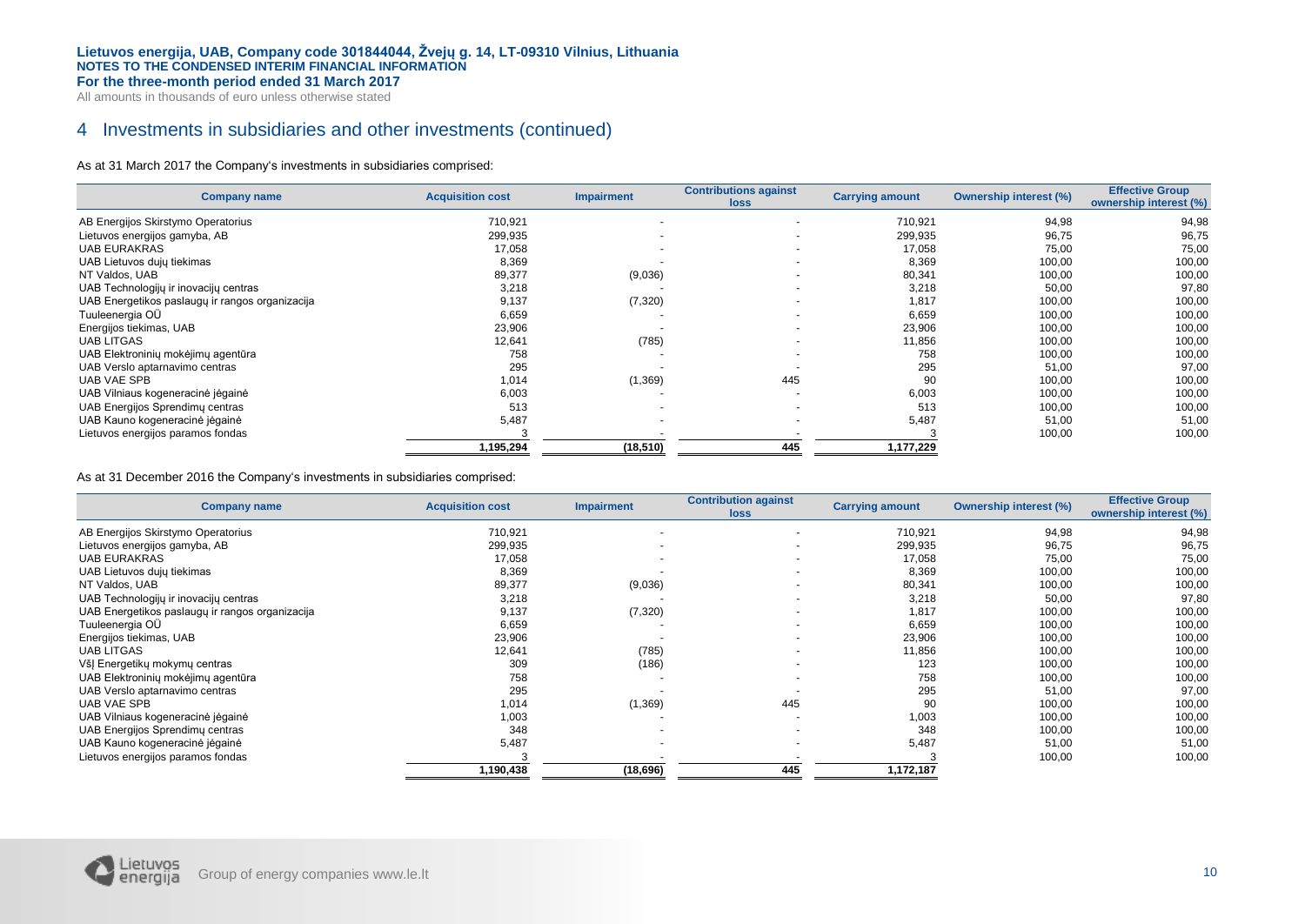All amounts in thousands of euro unless otherwise stated

# 5 Share capital

As at 31 March 2017 and 31 December 2016 the Company's share capital comprised EUR 1,212,156,294. As at 31 March 2017 and 31 December 2016 the Company's share capital was divided in to 4,179,849,289 ordinary shares with par value EUR 0,29 each.

As at 31 March 2017 and 31 December 2016 share capital was fully paid.

# 6 Borrowings

|                                           | <b>Group</b> |                          | <b>Company</b> |            |
|-------------------------------------------|--------------|--------------------------|----------------|------------|
|                                           | 2017.03.31   | 2016.12.31               | 2017.03.31     | 2016.12.31 |
|                                           |              |                          |                |            |
| Non-current                               |              |                          |                |            |
| Bank borrowings                           | 345,902      | 364,957                  | 22,908         | 23,440     |
| Current                                   |              |                          |                |            |
| Current portion of non-current borrowings | 84,843       | 90,008                   | 2.131          | 2,131      |
| Current borrowings                        | 52,014       | 38,948                   | 43,038         | 38,948     |
| Loans from related parties (cash pool)    |              | $\overline{\phantom{0}}$ | 22,986         | 25,811     |
| Bank overdrafts                           | 5.082        | $\overline{\phantom{0}}$ |                | $\sim$     |
| Accrued interest                          |              |                          |                |            |
| <b>Total borrowings</b>                   | 487,843      | 493,918                  | 91,063         | 90,330     |

All borrowings of the Group bear variable interest rates with repricing intervals of up to 6 months.

# 7 Provisions

|                                       |                                 | <b>Group</b>                |                          |                          |  |
|---------------------------------------|---------------------------------|-----------------------------|--------------------------|--------------------------|--|
|                                       | 2017.03.31                      | 2016.12.31                  | 2017.03.31               | 2016.12.31               |  |
| Non-current                           | 3,199                           | 3,254                       | $\overline{\phantom{0}}$ |                          |  |
| Current                               | 7,331                           | 12,883                      | $\overline{\phantom{0}}$ | $\overline{\phantom{a}}$ |  |
| <b>Carrying amount</b>                | 10,530                          | 16,137                      |                          |                          |  |
|                                       | <b>Emission</b>                 | <b>Provisions for</b>       | <b>Provisions for</b>    |                          |  |
| <b>Group</b>                          | allowance<br><b>liabilities</b> | employee<br><b>benefits</b> | onerous contracts        | <b>Total</b>             |  |
| At 1 January 2017                     | 1,316                           | 4,529                       | 10,292                   | 16,137                   |  |
| Increase (decrease) during the period |                                 |                             |                          |                          |  |

| At I vanually Lynn                               |       | <b>T.VLJ</b> |         |          |
|--------------------------------------------------|-------|--------------|---------|----------|
| Increase (decrease) during the period            | -     |              |         |          |
| Utilised during the period                       | 32    | (795)        | (4.436) | (5, 199) |
| Increase (decrease) due to change in assumptions | (378) | (30)         |         | (408)    |
| At 31 March 2017                                 | 970   | 3.704        | 5.856   | 10.530   |
|                                                  |       |              |         |          |

Provisions for onerous gas supply contracts at the end of 2016 amounted to EUR 10,292 thousand. Upon acquisition of natural gas supply operations, the Group company Lietuvos Dujų Tiekimas UAB assumed an obligation to transfer the discount, which was received retrospectively on natural gas import price during January 2013–April 2014, to the end users in future periods. As at 31 March 2017 the Group adjusted the adjusted provision in respect of onerous part of contracts for household and non-household users in amount of EUR 4,436 thousand by taking into account the prerequisites for the execution of the contracts at the financial reporting date.

# 8 Other expenses

|                                                    | <b>Group</b> |            | <b>Company</b> |            |
|----------------------------------------------------|--------------|------------|----------------|------------|
|                                                    | 2017<br>1Q   | 2016<br>1Q | 2017<br>1 Q    | 2016<br>1Q |
| Revaluation and provisions of emission allowances  | 3,776        | 5,952      |                |            |
| Taxes                                              | 1,747        | 1,716      | 6              | 8          |
| Customer service                                   | 987          | 962        |                |            |
| Motor vehicles                                     | 937          | 808        | 24             | 29         |
| Telecommunication and IT services                  | 872          | 742        | 58             | 45         |
| Write-offs of property, plant and equipment        | 702          | 574        |                |            |
| Utility services                                   | 648          | 666        | 14             | 19         |
| Rent                                               | 331          | 546        | 32             | 45         |
| Expenses of low-value inventory items              | 191          | 214        |                |            |
| Personnel development                              | 121          | 92         | 14             | 17         |
| Consulting services                                | 101          | 186        | 37             | 82         |
| <b>Business trips</b>                              | 88           | 97         |                | 13         |
| Public relations and marketing                     | 68           | 131        | 18             | 16         |
| Impairment of inventories (reversal)               | (31)         | (20)       |                |            |
| Impairment/(Reversal) of impairment of receivables | (1,585)      | 388        |                |            |
| <b>Business support services</b>                   |              |            | 66             | 39         |
| Other expenses                                     | 479          | 1,338      | 84             | 32         |
|                                                    | 9,432        | 14,392     | 360            | 345        |

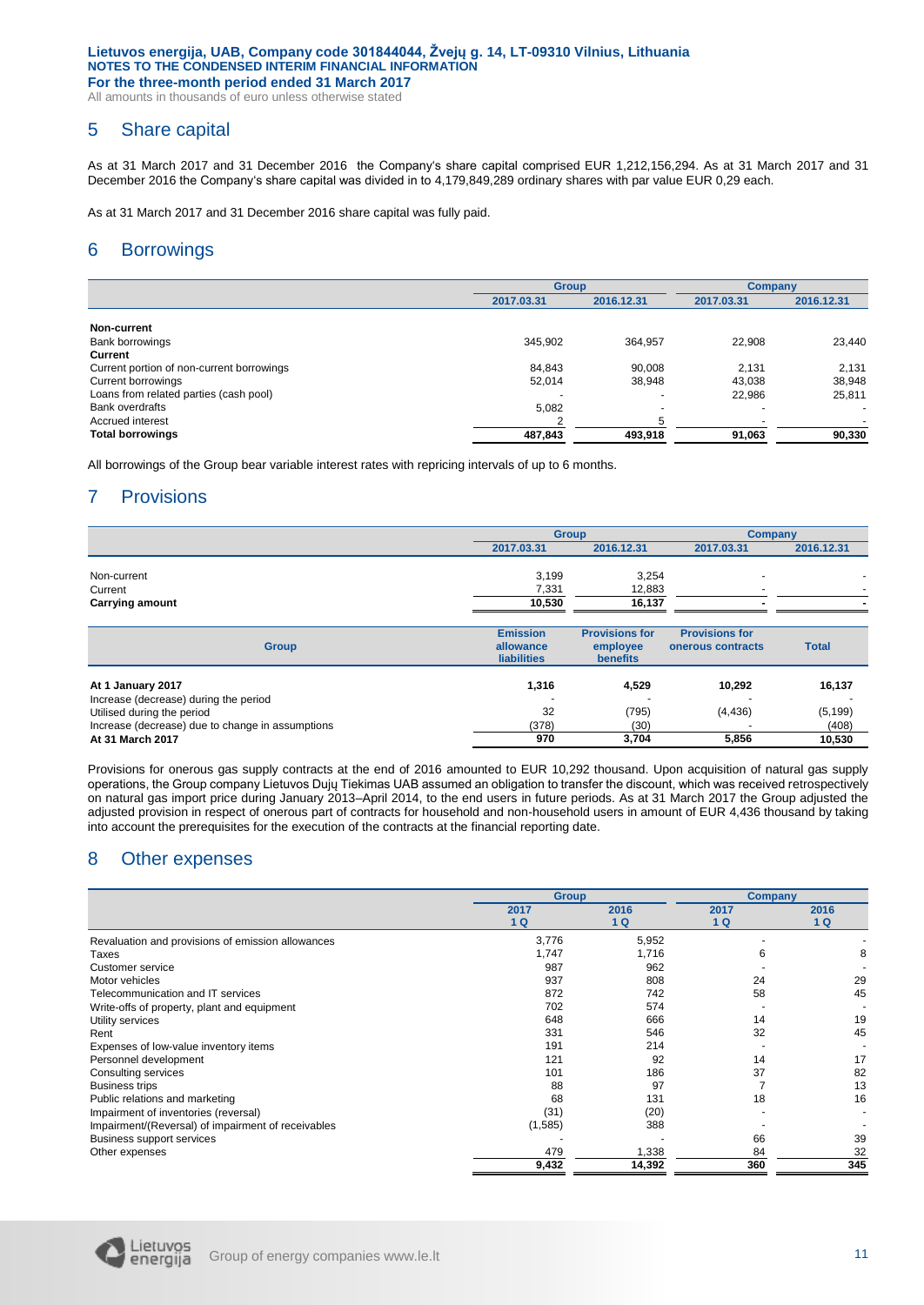All amounts in thousands of euro unless otherwise stated

# 9 Dividends

Group's companies declared dividends during the period from 1 January to 31 March 2017:

| Announcement<br><b>Date</b> | Dividends declared by                            | <b>Dividends</b><br>distributed for the<br>period | <b>Dividends</b><br>per share,<br>Eur | Amount of<br>dividends<br>declared | <b>The</b><br>Company's<br>dividend<br><b>revenue</b> | <b>Dividends allocated</b><br>to the non $-$<br>controlling interest |
|-----------------------------|--------------------------------------------------|---------------------------------------------------|---------------------------------------|------------------------------------|-------------------------------------------------------|----------------------------------------------------------------------|
|                             | 24 March 2017 AB Energijos Skirstymo Operatorius | July - December<br>2016                           | 0.05786                               | 51.763                             | 49.166                                                | 2,597                                                                |
|                             | 24 March 2017 Lietuvos energijos gamyba, AB      | July - December<br>2016                           | 0.02                                  | 12.702                             | 12.289                                                | 413                                                                  |
|                             |                                                  |                                                   |                                       | 64.465                             | 61.455                                                | 3,010                                                                |

Group's companies declared dividends during the period from 1 January to 31 March 2016:

| <b>Announcement</b><br><b>Date</b> | Dividends declared by              | <b>Dividends</b><br>distributed for the<br>period | <b>Dividends</b><br>per share,<br><b>Eur</b> | <b>Amount of</b><br>dividends<br>declared | The Company's<br>dividend<br>revenue | <b>Dividends allocated</b><br>to the non $-$<br>controlling interest |
|------------------------------------|------------------------------------|---------------------------------------------------|----------------------------------------------|-------------------------------------------|--------------------------------------|----------------------------------------------------------------------|
| 29 March 2016                      | AB Energijos Skirstymo Operatorius | July - December<br>2015                           | 0.0342                                       | 30.596                                    | 29.061                               | 1,535                                                                |
| 30 March 2016                      | NT Valdos UAB                      | 2015 vear                                         | 0.4231                                       | 1.250                                     | .250                                 | $\overline{\phantom{a}}$                                             |
|                                    |                                    |                                                   |                                              | 31.846                                    | 30.311                               | 1,535                                                                |

The Company did not announce distribution of dividends during first quarter of 2017 and 2016.

# 10 Transactions with related parties

As at 31 March 2017 and 31 December 2016 the parent company was the Republic of Lithuania represented by Ministry of Finance. For the purpose of disclosure of related parties, the Republic of Lithuania does not include central and local government authorities. The disclosures comprise transactions and their balances with the parent company, subsidiaries (Company's transactions), associates and all entities controlled by or under significant influence of the state (transactions with these entities are disclosed only if they are material), and management.

#### *Group's transactions with related parties*

The Group's transactions with related parties during the period from 1 January to 31 March 2017 and balances arising on these transactions as at 31 March 2017 are presented below:

| <b>Related party</b>                         | <b>Amount payable</b>    | <b>Amounts</b><br>receivable | <b>Finance income</b> | <b>Sales</b> | <b>Finance</b><br>expenses | <b>Purchases</b> |
|----------------------------------------------|--------------------------|------------------------------|-----------------------|--------------|----------------------------|------------------|
|                                              | 2017.03.31               | 2017.03.31                   | 2017   Q              | 2017   Q     | 2017   Q                   | 2017 IQ          |
| EPSO-G, UAB                                  |                          | 202.307                      | 378                   | 3            |                            |                  |
| Litgrid AB                                   | 11,576                   | 5.487                        | -                     | 12.783       | 41                         | 28,895           |
| <b>BALTPOOL UAB</b>                          | 13,519                   | 14,632                       |                       | 22.270       | $\overline{\phantom{0}}$   | 23,128           |
| TETAS, UAB                                   | 2,837                    | 382                          | 9                     | 369          | $\overline{\phantom{0}}$   | 2,945            |
| LITGRID Power Link Service, UAB              |                          | 10                           |                       | 25           |                            |                  |
| Amber Grid, AB                               | 6,123                    | 3.209                        | -                     | 7.981        | $\overline{a}$             | 7,500            |
| <b>GET Baltic</b>                            | $\overline{\phantom{0}}$ | 267                          |                       | 125          | $\overline{\phantom{0}}$   | 278              |
| Group's associates and other related parties | $\blacksquare$           | 130                          |                       | 28           | $\overline{\phantom{a}}$   | 55               |
| <b>Total</b>                                 | 34,055                   | 226.424                      | 389                   | 43.584       | 41                         | 62,801           |

The Group's transactions with related parties during the period from 1 January to 31 March 2016 and balances arising on these transactions as at 31 December 2016 are presented below:

| <b>Related party</b>                         | <b>Amounts</b><br>payable | <b>Amounts</b><br>receivable | <b>Finance income</b> | <b>Sales</b> | <b>Finance</b><br>expenses | <b>Purchases</b>         |
|----------------------------------------------|---------------------------|------------------------------|-----------------------|--------------|----------------------------|--------------------------|
|                                              | 2016.12.31                | 2016.12.31                   | 2016   Q              | 2016   Q     | 2016   Q                   | 2016   Q                 |
| EPSO-G UAB                                   |                           | 210.414                      | 789                   |              |                            |                          |
| Litgrid AB                                   | 11.429                    | 5.058                        |                       | 12,396       |                            | 26,898<br>$\overline{a}$ |
| <b>BALTPOOL UAB</b>                          | 14.945                    | 3.941                        |                       | 16.346       |                            | 27,789<br>$\overline{a}$ |
| <b>TETAS UAB</b>                             | 4,132                     | 337                          |                       | 291          |                            | 2,004                    |
| LITGRID Power Link Service, UAB              |                           | 19                           |                       | 175          |                            | $\sim$                   |
| AB Amber Grid                                | 5.669                     | 3.430                        |                       | 28           |                            | 9,715<br>$\overline{a}$  |
| <b>GET Baltic</b>                            | 745                       | 2.538                        |                       |              |                            | $\overline{a}$           |
| Group's associates and other related parties |                           | 295                          |                       | 32           |                            | 770<br>$\blacksquare$    |
| <b>Total</b>                                 | 36,920                    | 226.032                      | 789                   | 29,095       |                            | 67,176                   |

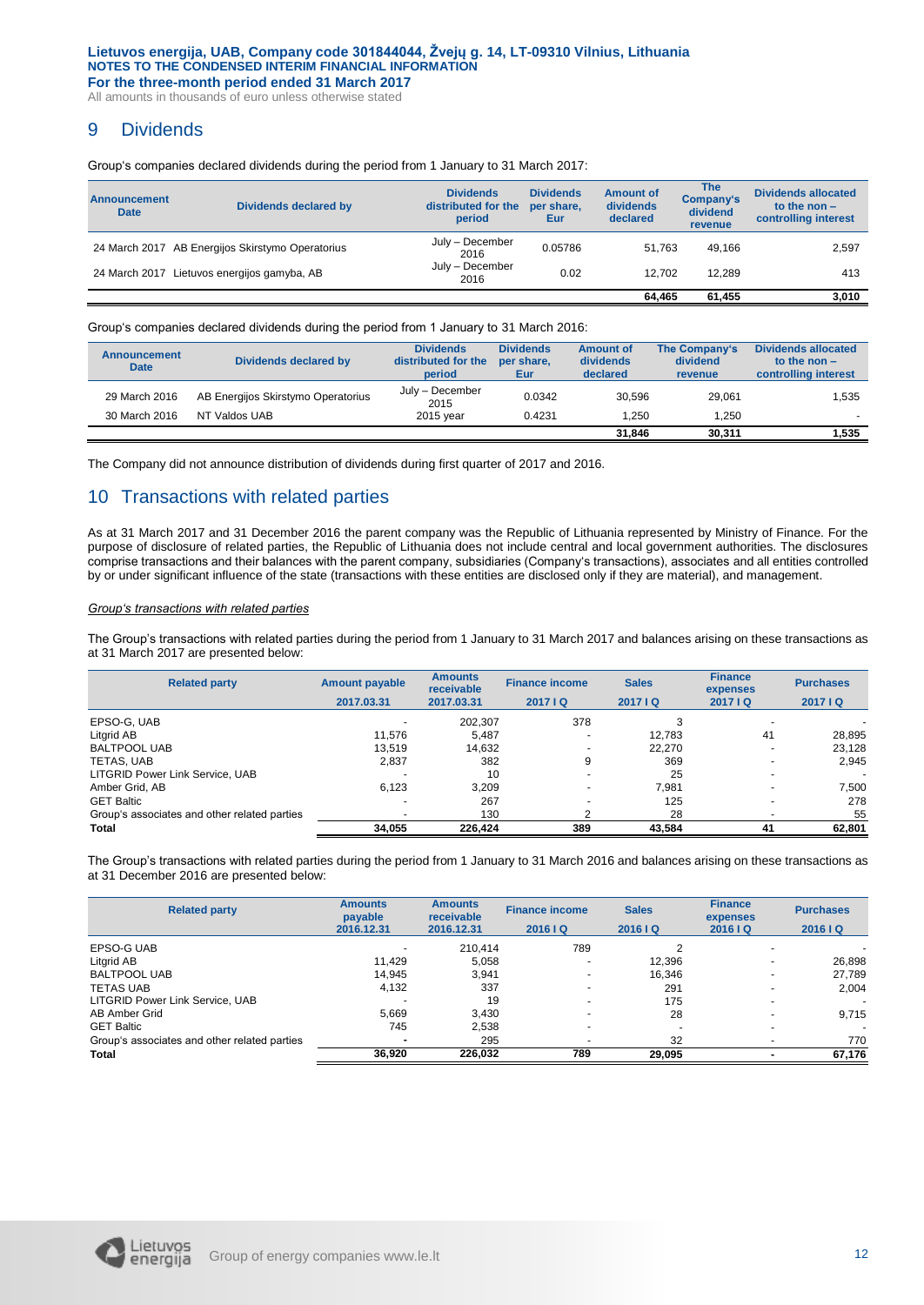All amounts in thousands of euro unless otherwise stated

# 10 Transactions with related parties (continued)

#### *Company's transactions with related parties*

The Company's transactions with related parties during the period from 1 January to 31 March 2017 and balances arising on these transactions as at 31 March 2017 are presented below:

| <b>Related parties</b>                | Loans<br>payable | <b>Amounts</b><br>payable | Loans<br>receivable | <b>Amounts</b><br>receivable | <b>Finance</b><br>income | <b>Sales</b> | <b>Finance</b><br>expenses | <b>Purchases</b> |
|---------------------------------------|------------------|---------------------------|---------------------|------------------------------|--------------------------|--------------|----------------------------|------------------|
|                                       | 2017.03.31       | 2017.03.31                | 2017.03.31          | 2017.03.31                   | 2017 IQ                  | 2017 IQ      | 2017   Q                   | 2017 IQ          |
|                                       |                  |                           |                     |                              |                          |              |                            |                  |
| <b>Subsidiaries</b>                   |                  |                           |                     |                              |                          |              |                            |                  |
| AB Energijos Skirstymo Operatorius    | 229              | 5,334                     |                     | 49,366                       | 49,166                   | 251          | (30)                       |                  |
| Lietuvos energijos gamyba AB          | 12,921           | 3,891                     |                     | 13,414                       | 12,289                   | 92           | (39)                       |                  |
| UAB Lietuvos dujų tiekimas            |                  |                           |                     | 5                            |                          | 26           | (4)                        |                  |
| NT Valdos, UAB                        | 4,650            | 39                        |                     | 24                           |                          | 33           | (7)                        | (89)             |
| UAB Energetikos paslaugų ir rangos    |                  |                           |                     |                              |                          |              |                            |                  |
| organizacija                          |                  |                           | 625                 | 6,341                        | 14                       | 27           |                            |                  |
| UAB Verslo aptarnavimo centras        |                  | 30                        |                     | 22                           |                          | 29           |                            | (72)             |
| Energijos tiekimas UAB                |                  |                           |                     | 18                           | 2                        | 36           |                            |                  |
| <b>UAB LITGAS</b>                     | 2,676            |                           |                     | 15                           |                          | 28           | (1)                        |                  |
| UAB Technologijų ir inovacijų centras |                  | 26                        |                     | 8                            |                          | 19           |                            | (56)             |
| <b>UAB VAE SPB</b>                    |                  |                           |                     |                              |                          |              |                            |                  |
| Všļ Energetikų mokymų centras         |                  |                           |                     |                              |                          |              |                            |                  |
| Tuuleenergia OU                       |                  |                           | 4,927               | 57                           | 81                       |              |                            |                  |
| UAB Duomenų logistikos centras        |                  | 55                        |                     | 2                            |                          | 6            |                            |                  |
| <b>UAB EURAKRAS</b>                   | 1,172            |                           |                     | 11                           | 31                       |              | (2)                        |                  |
| UAB Vilniaus kogeneracinė jėgainė     | 1,338            |                           |                     |                              |                          | 14           | (1)                        |                  |
| UAB Elektroninių mokėjimų agentūra    |                  |                           |                     | 20                           |                          |              |                            |                  |
| UAB Kauno kogeneracinė įėgainė        |                  |                           |                     | 50                           |                          | 41           | (1)                        |                  |
| UAB Energijos Sprendimų centras       |                  |                           |                     | 20                           |                          | 16           |                            |                  |
| Other related parties                 |                  |                           |                     |                              |                          |              |                            |                  |
| EPSO-G UAB                            |                  |                           |                     | 202,307                      | 378                      |              |                            |                  |
| Total                                 | 22,986           | 9,378                     | 5,552               | 271,689                      | 61,961                   | 632          | (85)                       | (217)            |

During the period from 1 January to 31 March 2017 the Company accounted for EUR 61,455 thousand of dividend revenue from subsidiaries.

The Company's transactions with related parties during the period from 1 January to 31 March 2016 and balances arising on these transactions as at 31 December 2016 are presented below:

| <b>Related parties</b>                | <b>Amounts</b><br><b>Amounts</b><br>payable<br>receivable |            | <b>Finance income</b> | <b>Sales</b> | <b>Finance</b><br>expenses | <b>Purchases</b> |
|---------------------------------------|-----------------------------------------------------------|------------|-----------------------|--------------|----------------------------|------------------|
|                                       | 2016.12.31                                                | 2016.12.31 | 2016 IQ               | 2016 IQ      | 2016 IQ                    | 2016 IQ          |
| <b>Subsidiaries</b>                   |                                                           |            |                       |              |                            |                  |
|                                       |                                                           |            |                       |              |                            |                  |
| AB Energijos Skirstymo Operatorius    | 5,823                                                     | 235        | 29,061                | 452          | 111                        |                  |
| "Lietuvos energijos gamyba" AB        | 17,202                                                    | 1,099      |                       | 182          | 87                         |                  |
| UAB Lietuvos dujų tiekimas            | 6,008                                                     | 24         |                       | 83           |                            |                  |
| NT Valdos, UAB                        | 4,946                                                     | 33         | 1,250                 | 50           |                            | 87               |
| UAB Energetikos paslaugų ir rangos    |                                                           |            |                       |              |                            |                  |
| organizacija                          |                                                           | 2,967      |                       | 39           |                            |                  |
| UAB Verslo aptarnavimo centras        | 79                                                        | 26         |                       |              |                            | 40               |
| Energijos tiekimas UAB                |                                                           | 28         |                       | 5            |                            |                  |
| <b>UAB LITGAS</b>                     |                                                           | 18         | 590                   |              |                            |                  |
| UAB Technologijų ir inovacijų centras | 62                                                        | 20         |                       |              |                            | 43               |
| <b>UAB VAE SPB</b>                    |                                                           |            |                       |              |                            |                  |
| Všļ Energetikų mokymų centras         |                                                           |            |                       |              |                            |                  |
| Tuuleenergia OU                       |                                                           | 4,902      | 49                    |              |                            |                  |
| UAB Duomenų logistikos centras        | 54                                                        |            | 8                     | 11           |                            |                  |
| <b>UAB EURAKRAS</b>                   | 1,067                                                     | 14         |                       |              |                            |                  |
| UAB Vilniaus kogeneracinė jėgainė     |                                                           | 5,011      |                       |              |                            |                  |
| UAB Elektroninių mokėjimų agentūra    |                                                           | 11         |                       |              |                            |                  |
| UAB Kauno kogeneracinė jėgainė        |                                                           | 80         |                       |              |                            |                  |
| Other related parties                 |                                                           |            |                       |              |                            |                  |
| <b>EPSO-G UAB</b>                     |                                                           | 210,410    | 789                   |              |                            |                  |
| Total                                 | 35,241                                                    | 224,888    | 31,747                | 822          | 198                        | 170              |

During the period from 1 January to 31 March 2016 the Company accounted for EUR 30,311 thousand of dividend revenue from subsidiaries.

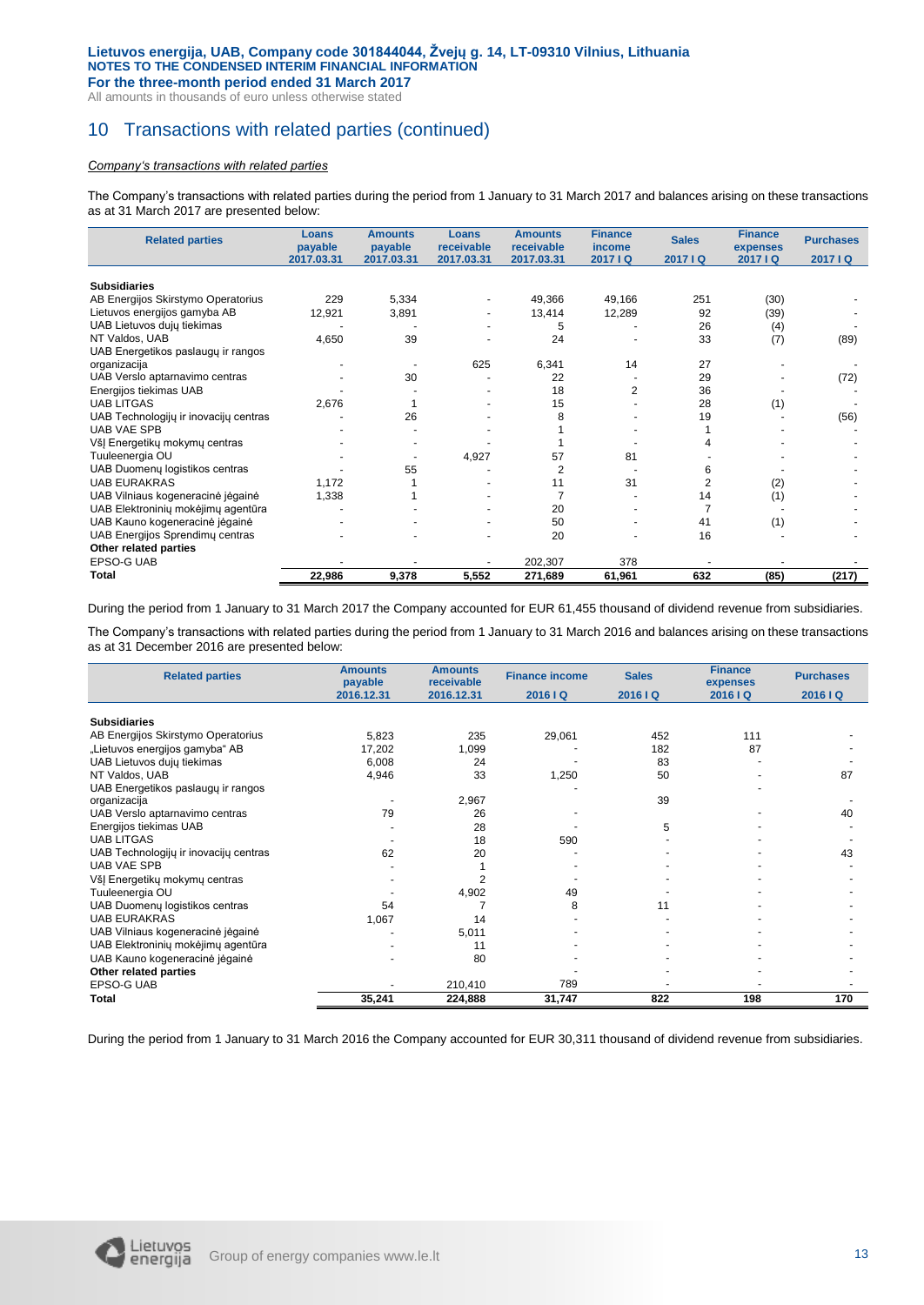All amounts in thousands of euro unless otherwise stated

# 10 Transactions with related parties (continued)

#### *Management compensation:*

|                                                                                           | <b>Group</b>              |          | Company |              |
|-------------------------------------------------------------------------------------------|---------------------------|----------|---------|--------------|
|                                                                                           | <b>2016 IQ</b><br>2017 IQ |          | 2017 IQ | 2016   Q     |
| Salaries and other short-term benefits                                                    | 950                       | 747      | 180     | 124          |
| Whereof: Termination benefits and benefits to Board Members<br>Number of management staff | 110<br>67                 | 65<br>70 | 18      | $\sim$<br>10 |

Management includes heads of administration and their deputies.

# 11 Seament reporting

Operating segments are reported in a manner consistent with the internal reporting provided to the chief operating decision-maker. The chief operating decision-maker, who is responsible for allocating resources and assessing performance of the operating segments, has been identified as the Board that makes strategic decisions.

In the opinion of the Management, the Group has three operating segments:

- Supply and distribution of electricity, gas distribution (running by Energijos Skirstymo Operatorius, AB);
- Electricity generation (running by Lietuvos Energijos Gamyba AB, Eurakras UAB, Tuuleenergia OU);
- Electricity and gas trade (running by Lietuvos Dujų Tiekimas UAB, Energijos Tiekimas UAB, Litgas UAB).

To Other segments are allocated:

- support services (NT Valdos UAB, Technologijų ir Inovacijų centras UAB, Verslo aptarnavimo centras UAB);
- other non-core activities (UAB Energetikos paslaugų ir rangos organizacija, Duomenų logistikos centras, UAB, VšĮ Energetikų mokymo centras);
- special purpose entities which are responsible for implementation of assigned projects and construction of new cogeneration plants (VAE SPB UAB, Kauno Kogeneracinė Jėgainė UAB and Vilniaus Kogeneracinė jėgainė);
- service entities (Elektroninių mokėjimų agentūra, UAB, UAB Energijos Sprendimų centras);
- also parent company Lietuvos Energija UAB, which does not constitute separate operating segment, however is disclosed separately, as its net profit exceeds 10% of net profit of all profit reporting segments. Support service entities and special purpose entities are aggregated as none of them individually meet criteria of a an operating segment.

The Group has single geographical segment – Republic of Lithuania, electricity sales in Latvia and Estonia are considered not significant. The chief operating decision-maker monitors the results with reference to the financial reports that have been prepared using the same accounting policies as those used for the preparation of the financial statements in accordance with IFRS, i.e. information on profit or loss, including the reported amounts of revenue and expenses. The primary performance measure is EBIDTA, which is calculated based on the financial statements in accordance with IFRS and adjusted to selected items which are not recognized under IFRS. The Board of the group does not monitor assets and liabilities of the segments.

Group information about operating segments during I quarter of 2017 is provided below:

|                                                         | <b>Supply and</b>                                   |                                  |                                        | <b>Other segments</b>           |                          | <b>Elimination of</b>                                             |              |
|---------------------------------------------------------|-----------------------------------------------------|----------------------------------|----------------------------------------|---------------------------------|--------------------------|-------------------------------------------------------------------|--------------|
| 2017<br>$\overline{a}$                                  | distribution of<br>electricity, gas<br>distribution | <b>Electricity</b><br>generation | <b>Electricity</b><br>and gas<br>trade | <b>Parent</b><br><b>Company</b> | <b>Other</b><br>segments | intercompany<br>transactions and<br>consolidation<br>eliminations | <b>Total</b> |
| Revenue from external customers                         | 152,348                                             | 26,191                           | 113,592                                |                                 | 5,465                    | 12,024                                                            | 309,620      |
| Revenue from other segments                             | 16,138                                              | 8,138                            | 32,273                                 | 62,086                          | 11,525                   | (130, 160)                                                        |              |
| <b>Total revenue</b>                                    | 168,486                                             | 34,329                           | 145,865                                | 62,086                          | 16,990                   | (118, 136)                                                        | 309,620      |
| Expenses<br>Including:                                  | (134, 867)                                          | (28, 448)                        | (153, 932)                             | (1, 343)                        | (17, 389)                | 55,361                                                            | (280, 618)   |
| Depreciation and amortization                           | (12, 223)                                           | (5,715)                          | (282)                                  | $\overline{\phantom{a}}$        | (1,990)                  | (128)                                                             | (20, 338)    |
| Impairments and write-offs                              | 749                                                 | (4, 872)                         | (49)                                   |                                 | 29                       |                                                                   | (4, 143)     |
| Unrealized gain (loss) on revaluation of<br>derivatives |                                                     | $\overline{\phantom{a}}$         | (1, 492)                               |                                 |                          |                                                                   | (1, 492)     |
| Management adjustments*                                 | 1,829                                               |                                  | 14,504                                 |                                 |                          |                                                                   | 16,333       |
| <b>EBITDA</b>                                           | 46,922                                              | 16,468                           | 8,260                                  | 60,743                          | 1,562                    | (62, 647)                                                         | 71,308       |
| Operating profit (loss)                                 | 33,619                                              | 5,881                            | (8,067)                                | 60,743                          | (399)                    | (62, 775)                                                         | 29,002       |
| Interest income                                         | 26                                                  | 37                               | 39                                     | 506                             | 16                       | (197)                                                             | 427          |
| Interest (expenses)                                     | (416)                                               | (650)                            | (145)                                  | (206)                           | (136)                    | 198                                                               | (1, 355)     |
| Other financial income (expenses)                       | 219                                                 | 128                              | (9)                                    | (159)                           | (51)                     | (2)                                                               | 126          |
| Profit (loss) before income tax                         | 33,448                                              | 5,396                            | (8, 182)                               | 60,884                          | (570)                    | (62, 776)                                                         | 28,200       |
| Income tax                                              | (4,942)                                             | (483)                            | (691)                                  | 33                              | (212)                    | 114                                                               | (6, 181)     |
| Net profit (loss)                                       | 28,506                                              | 4,913                            | (8, 873)                               | 60,917                          | (782)                    | (62, 662)                                                         | 22,019       |
| <b>Total assets</b>                                     | 1,113,503                                           | 872,720                          | 152,808                                | 1,460,202                       | 189,413                  | (1, 376, 752)                                                     | 2,411,894    |